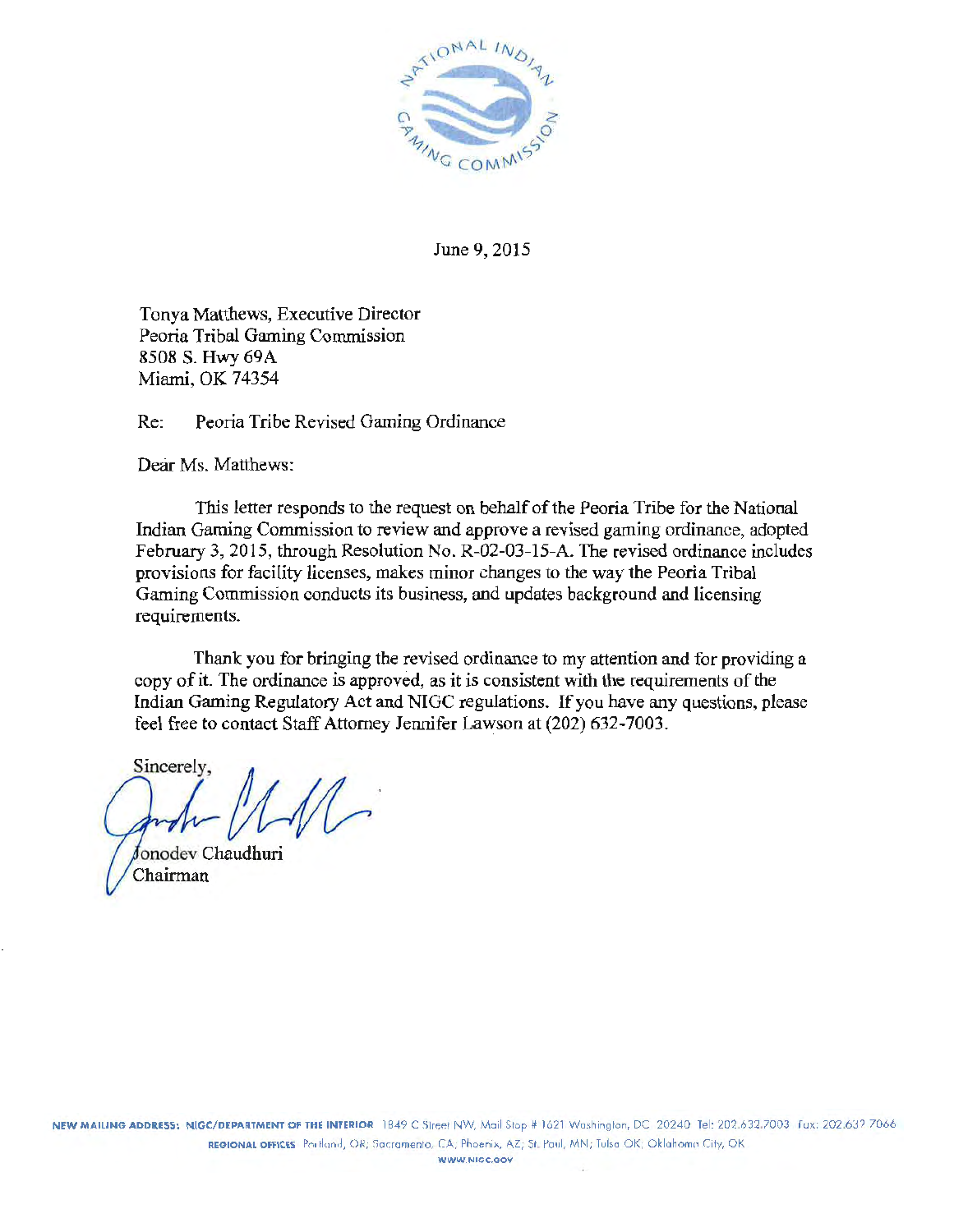The Peoria Tribe of Indians of Oklahoma

March 4, 2015

# RESOLUTIONR-02-03-15-A "APPROVAL OF REVISED GAMING ORDINANCE OF NOVEMBER 4, 2003"

This Resolution was enacted at the regular Business Committee Meeting on March 3, 2015. This Resolution had been "tabled" and is now approved and filed by date of Resolution.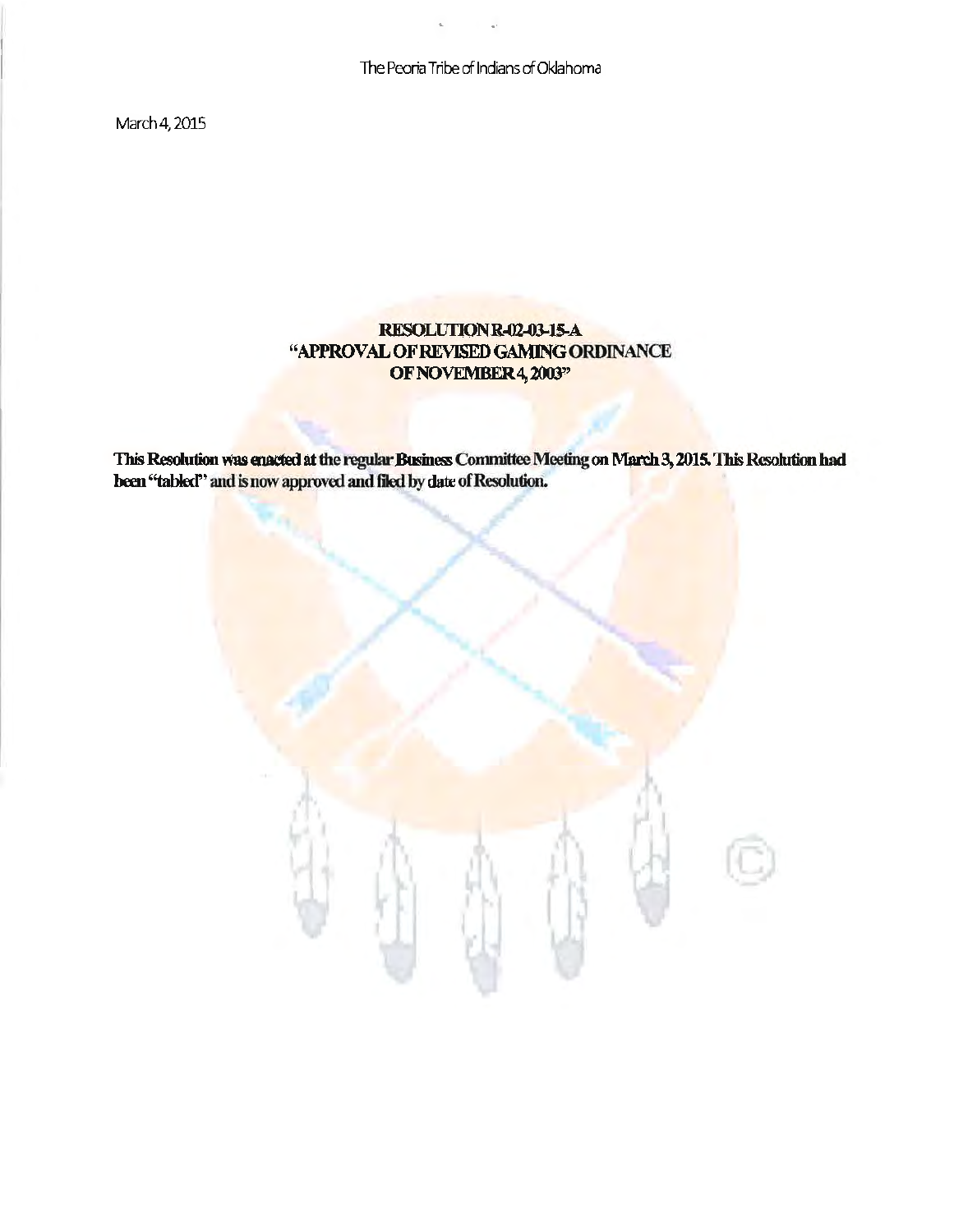



PEORIA TRIBE OF INDIANS OF OKLAHOMA

 $\mathbf{r}$ 

118 S. Eight Tribes Trail (918) 540-2535 FAX (918) 540-2538 P.O. Box 1527 MIAMI, OKLAHOMA 74355

CHIEF John P. Froman

SECOND CHIEF Jason Dollarhide

## RESOLUTION R-02-03-15-A

 $\mathbf{r}$ 

# "APPROVAL OF REVISED GAMING ORDINANCE OF NOVEMBER 4, 2003"

WHEREAS, the Peoria Tribe of Indians of Oklahoma is a federally recognized Indian Tribe organized under the Oklahoma Indian Welfare Act of June 26, 1936, and is governed by its Constitution approved by the Acting Deputy Commissioner of Indian Affairs on August 13, l997;and

WHEREAS, the Business Committee of the Peoria Tribe of Indians of Oklahoma is authorized to enact resolutions and act on behalf of the Peoria Tribe under Article VIII, Section 2, of the Constitution; and

WHEREAS, the Business Committee desires to improve the social and economic conditions for all tribal members and desires to improve and expand its tribal government and has determined the operation of a tribally owned, operated and managed Indian Gaming Facility will substantially provide for the same; and

WHEREAS, to conform with the Indian Gaming Regulatory Act, 102 Stat. 2467, 25 U.S.C. § 2701 et seq., and the regulations promulgated by the National Indian Gaming Commission, the Peoria Tribe of Indians of Oklahoma must regulate gaming activities on tribal property; and

WHEREAS, the Business Committee has determined that all gaming conducted on lands belonging to the Peoria Tribe of Indians of Oklahoma shall be regulated by the Peoria Tribal Gaming Commission to protect the public health, welfare and morals of residents, employees and patrons from the adverse effects which may derive from unregulated gaming; and

WHEREAS, the Peoria Tribal Business Committee, at its regular meeting on November 4, 2003, did adopt Resolution R-11-04-03-C approving the Gaming Ordinance of the Peoria Tribe of Indians of Oklahoma; and

WHEREAS, the Peoria Tribal Business Committee has, upon changes within the regulations of the NIGC, determined the Gaming.Ordinance adopted on November 4, 2003, does not fully meet the needs of the Tribe in regulating gaming activity on tribal lands; and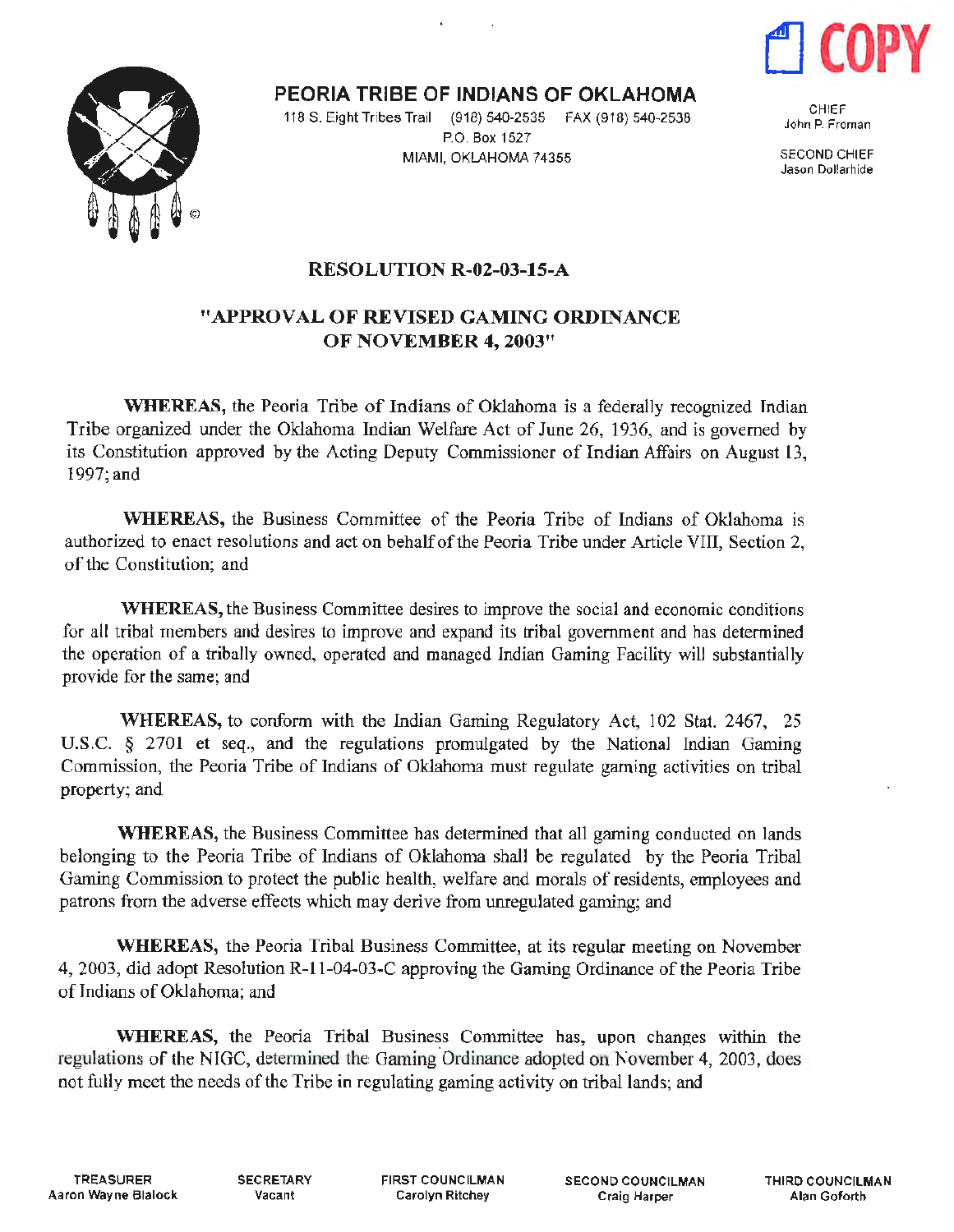WHEREAS, revisions to the Gaming Ordinance have been diligently reviewed and the proposed Gaming Ordinance as presented on February 3, 2015, is determined to meet the requirements required by law and will serve to regulate gaming activity on tribal lands.

NOW THEREFORE, BE IT RESOLVED, the Gaming Ordinance of the Peoria Tribe of Indians of Oklahoma enacted on November 4, 2003 is hereby rescinded; and

BE IT FURTHER RESOLVED, the Gaming Ordinance as presented on February 3, 2015, is hereby approved and shall be certified by the Chief of the Peoria Tribe; and,

BE IT FINALLY RESOLVED, the Gaming Ordinance of the Peoria Tribe of Indians of Oklahoma shall be in full force and effect as of this date.

#### CERTIFICATION

The foregoing resolution numbered R-02-03-15-A, "APPROVAL OF REVISED GAMING ORDINANCE OF NOVEMBER 4, 2003", was presented and discussed at a duly called regular meeting of the Peoria Tribal Business Committee held on this  $3<sup>rd</sup>$  day of February, 2015, with a recorded vote of:

 $\frac{1}{2}$  For,  $\frac{1}{2}$  Opposed,  $\frac{1}{2}$  Abstentions

By cast of majority vote, Resolution Number R-02-03-15-A does hereby pass PasS!fait

this 3rd day of February, 2015.

Vacant, Secretary

olyn Ritchey, First C



John P. Froman, Chief Jason Dollarhide, Second Chief

Clan Wayne Black, Treasurer

o / / mm<br>per, Second Councilman

Alan Goforth, Third Councilman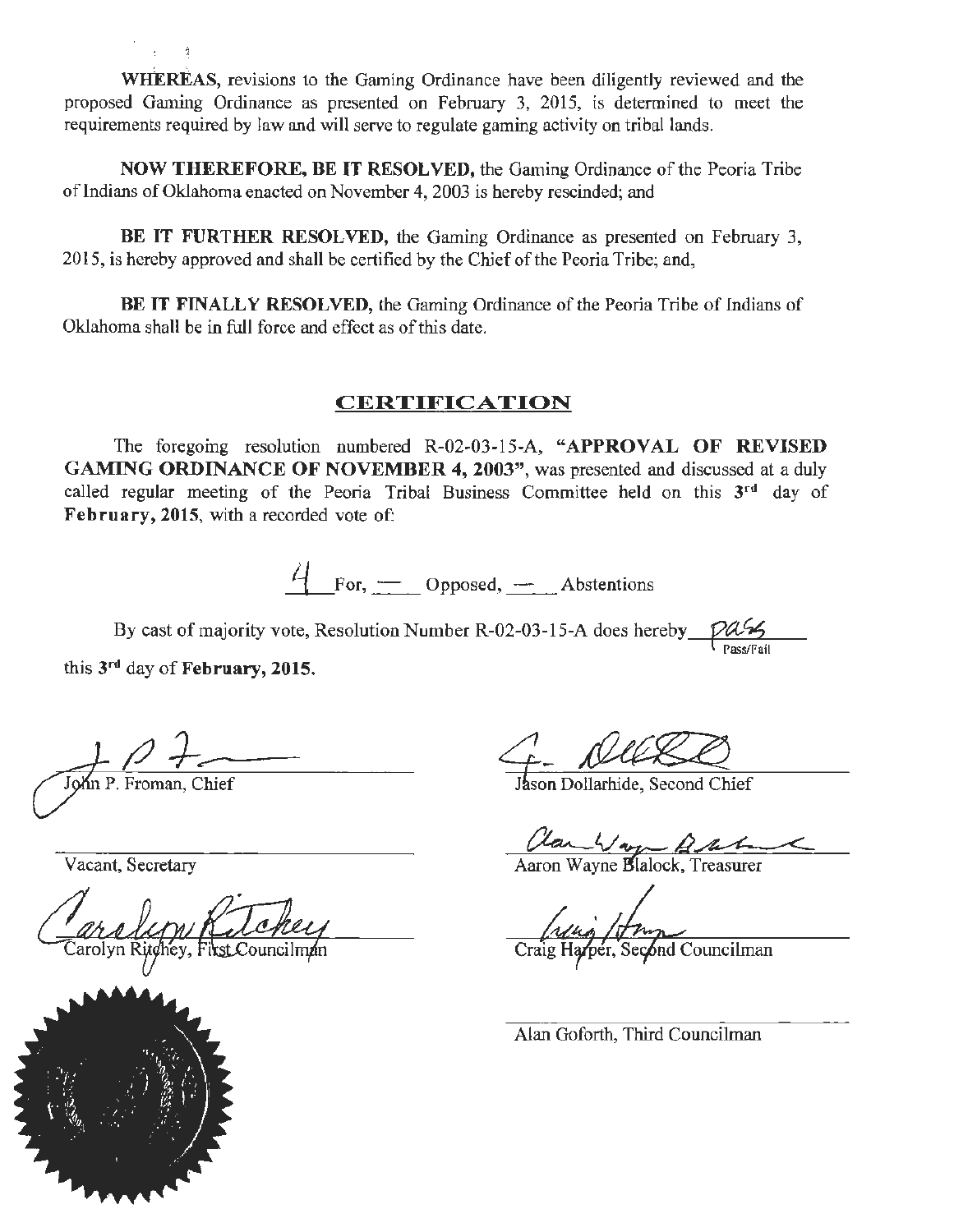

The Gaming Ordinance of the Peoria Tribe of Indians of Oklahoma, contained herein, was duly enacted and approved by the Peoria Tribal Gaming Commission of the Peoria Tribe of Indians of ed by the Peoria Tribal Gaming Commission of the Peoria<br>Oklahoma this  $\frac{\mu_{1}}{\sqrt{2\pi}}$  day of  $\frac{20}{\sqrt{2}}$ , 2014, by a vote of:

 $\frac{2}{\sqrt{2}}$  FOR;  $\frac{1}{\sqrt{2}}$  AGAINST;  $\frac{1}{\sqrt{2}}$  ABSTAIN

 $z_{n}$  mett  $\epsilon$ /C.

Emmett Ellis, Chairman Peoria Tribal Gaming Commission The Peoria Tribe of Indians of Oklahoma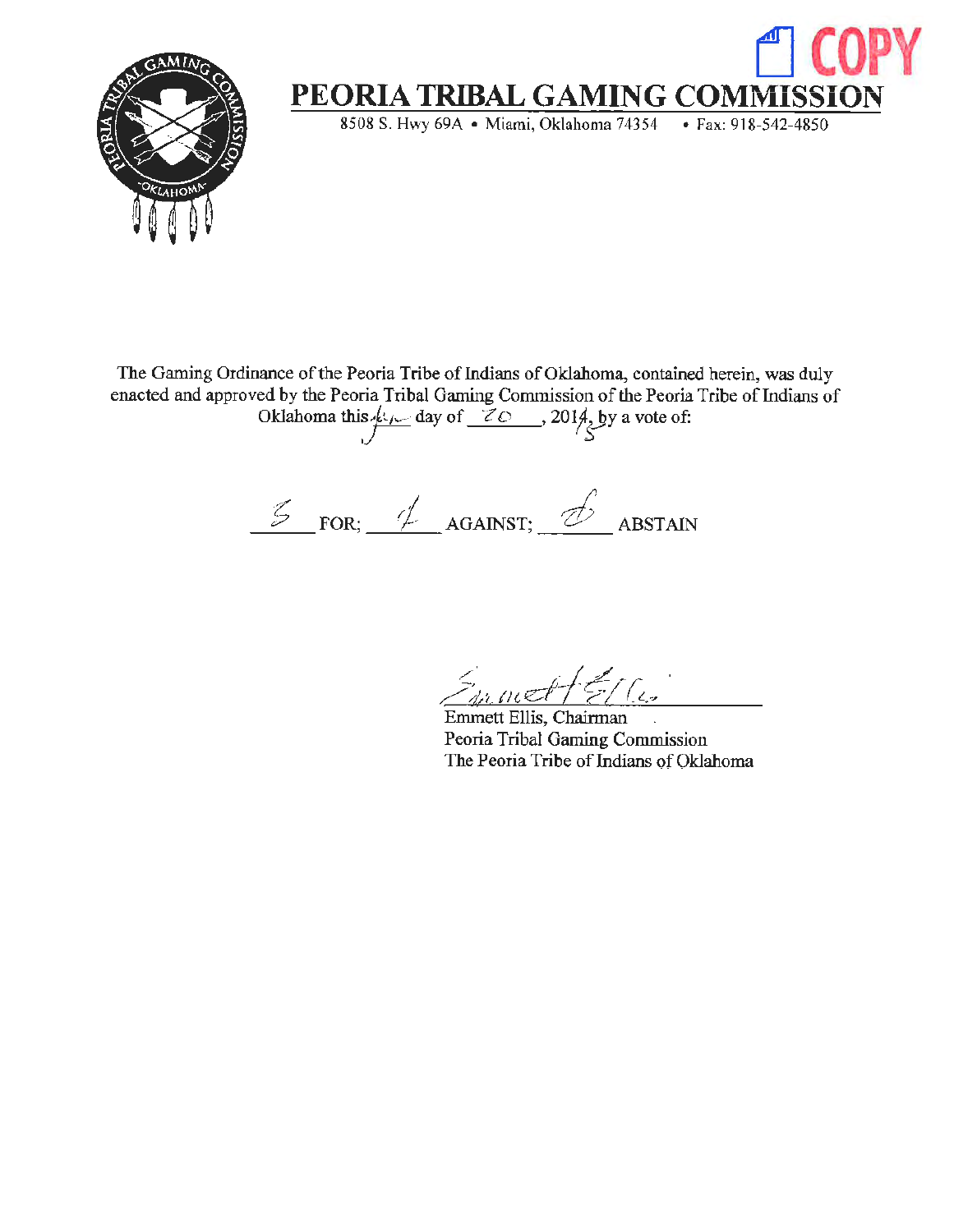

# The Peoria Tribe of Indians of Oklahoma



# GAMING ORDINANCE

*Enacted: November 4, 2003 Revised: February 3, 2015*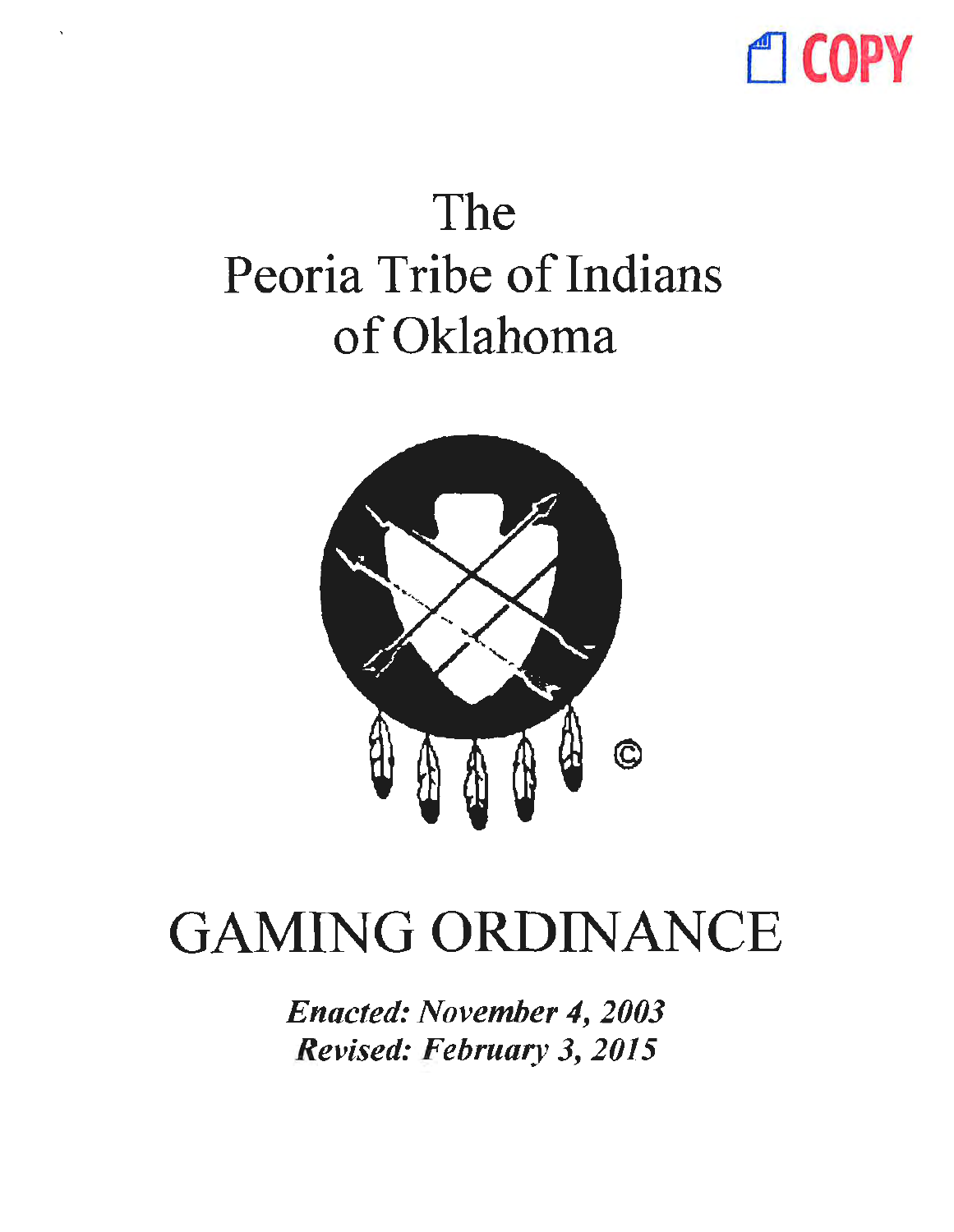

# The Peoria Tribe of Indians of Oklahoma GAMING ORDINANCE

## SECTION 1. DECLARATION OF POLICY

#### 1.1 Declaration of Policy.

It is the declared policy of the Peoria Tribe of Indians of Oklahoma, (hereinafter referred to as the "Tribe"):

(a) All gaming conducted on Tribal Lands of the Tribe shall be regulated by the Peoria Tribal Gaming Commission to protect the public health, welfare and morals of residents, employees and patrons from the adverse effects which may derive from unregulated gaming;

(b) It is the objective of the Tribe to achieve and sustain the maximum Tribal revenue from gaming;

(c) The conduct of gaming activities provided for by this Ordinance on Tribal Lands regulation thereof shall conform with the Indian Gaming Regulatory Act, I 02 Stat. 2467, 25 U.S.C. § 2701 et seq., and the regulations promulgated by the National Indian Gaming Commission.

#### 1.2 Definitions.

As used in this Ordinance, the following definitions shall apply:

(a) "Act" means the Indian Gaming Regulatory Act (IGRA), I 02 Stat. 2467, codified  $25$  U.S.C.  $\S 2701$  et seq.:

(b) "Bingo" means a game of chance (whether or not electronic, computer, other technologic aids are used in connection therewith):

 $(1)$  which is played for prizes, including monetary prizes, with cards bearing numbers or other designations;

(2) in which the holder of the card covers such numbers or designations when objects, similarly numbered or designated, are drawn or electronically determined; and

(3) in which the game is won by the first person covering a previously designated arrangement of numbers or designations on such cards, including (if played in the same location) pulltabs, lotto, punchboards, tip jars, instant bingo, and other games similar to bingo.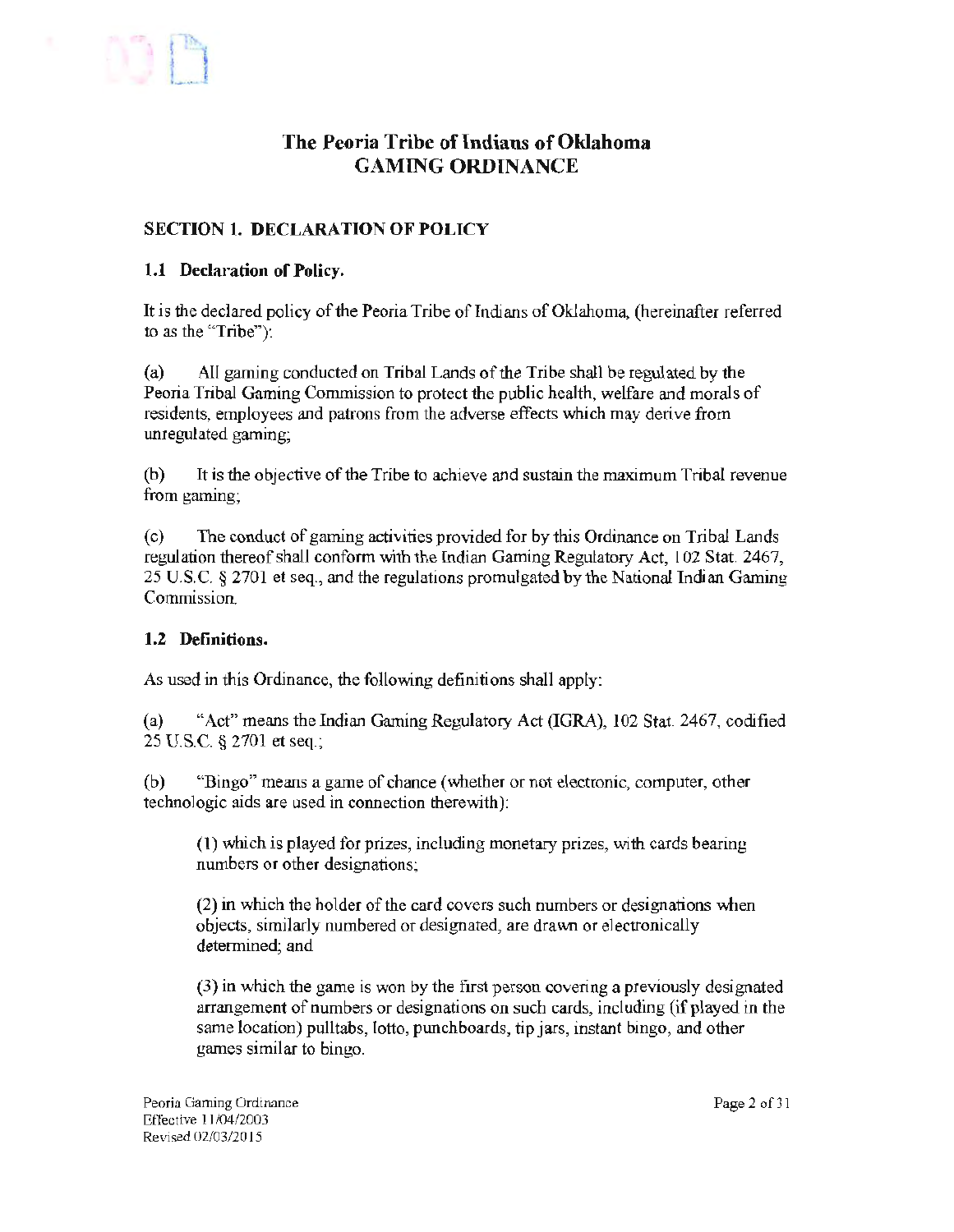(c) "Busjness Committee" means the Tribal Business Conunittee as described in the Constitution of the Peoria Tribe of Indians of Oklahoma.

(d) "Chairman" means the Chairman of the National Indian Gaming Commission, or his or her designee.

(e) "Cheating" means operating or playing a game in a manner in violation of the *written* or commonly understood rules of the game, with the intent to create for himself/herself or someone in privity with him/her an advantage over and above the chance of the game.

(f) "Class ll gaming" means any gaming as defined in 25 U.S.C. § 2703(7) and 25 CFR § 502.3.

(g) "Class III gaming" means any gaming as defined in 25 U.S.C.  $\S 2703(8)$  and 25 CFR § 502.4.

(h) "Commission" means the National Indian Gaming Commission.

(i) "Gaming" means risking any money or other thing of value for gain, contingent, wholly or partially, upon lot, chance, the operation of gaming apparatus, or the happening or outcome of an event over which the person taking the risk has no control.

(j) "Gaming operation" means each economic entity that is licensed under this ordinance, operates the games, receives the revenues, issues the prizes, and pays the expenses. A gaming operation may be operated by the Peoria Tribe of Indians of Oklahoma directly or by a management contractor.

(k) "Gross revenues" means all monies collected or received by a gaming operation, including admission fees.

(l) "In privity with" means one who acts jointly with another or as accessory before the fact to an act committed by the other or as a conspirator with the other.

(m) "Key employee" of a gaming operation means:

(1) a person who performs one or more of the following functions:

- (A) bingo caller; (B) counting room supervisor; (C) security personnel; (D) custodian of gaming supplies or cash;
- (E) floor manager;
- (F) pit boss;
- (G) dealer;
- (H) croupier;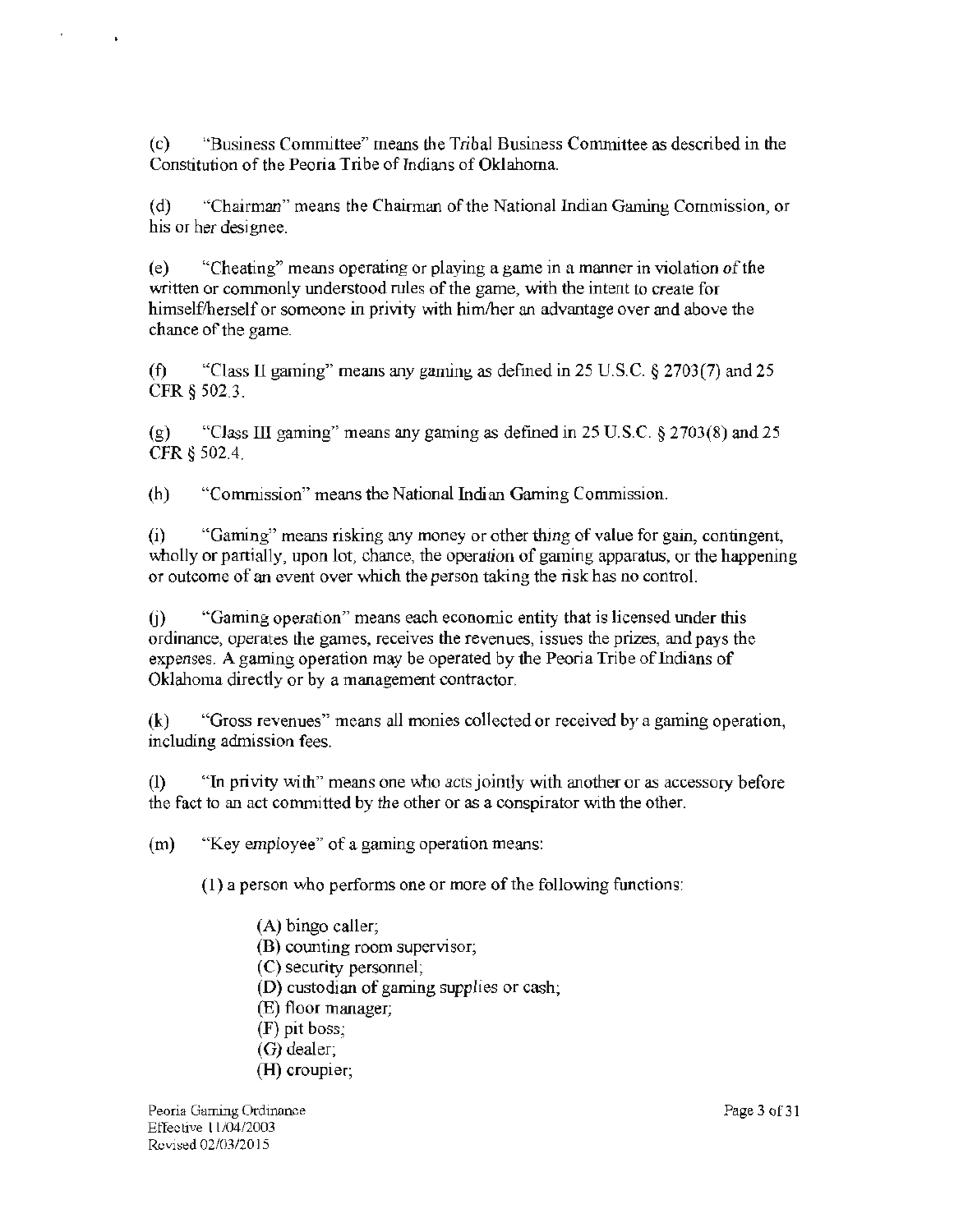(D approver of credit; or

(J) custodian of gambling devices including persons with access to cash and accounting records within such devices;

(2) if not otherwise included, any other person whose total cash compensation is in excess of \$50,000 per year; or

(3) if not otherwise included, the four most highly compensated persons in the gaming operation.

(n) "Management contract" means any contract, subcontract, or collateral agreement between the Tribe and a contractor or between a contractor and a subcontractor if such contract or agreement provides for the management of all or part of a gaming operation.

(o) "Management contractor" means the person or entity holding a management contract entered into pursuant to 25 U.S.C.  $\S 2710(d)(9)$  or  $\S 2711$ .

(p) "Net revenues" means gross gaming revenues of a gaming operation less -

 $(1)$  amounts paid out as, or paid for, prizes;

(2) total gaming-related operating expenses, excluding management fee.

( q) "Patron" means a person participating in a game with the hope of winning money or other benefit, but does not include a licensee, or any assistant of a licensee.

(r) "Person" means any individual, finu, partnership, corporation, company, or association.

(s) "Primary management official" means:

(1) the person having management responsibiiity for a management contract;

(2) any person who has authority:

(A) to hire and fire employees; or

(B) to set up working policy for the gaming operation; or

(3) the chief financial officer or other person who has financial management responsibility;

(t) "Regular meeting" means a meeting called by an authorized person of the Tribal Commission to conduct business of the Tribal Commission.

(u) "Special meeting" means a meeting called by the Chairman of the Tribal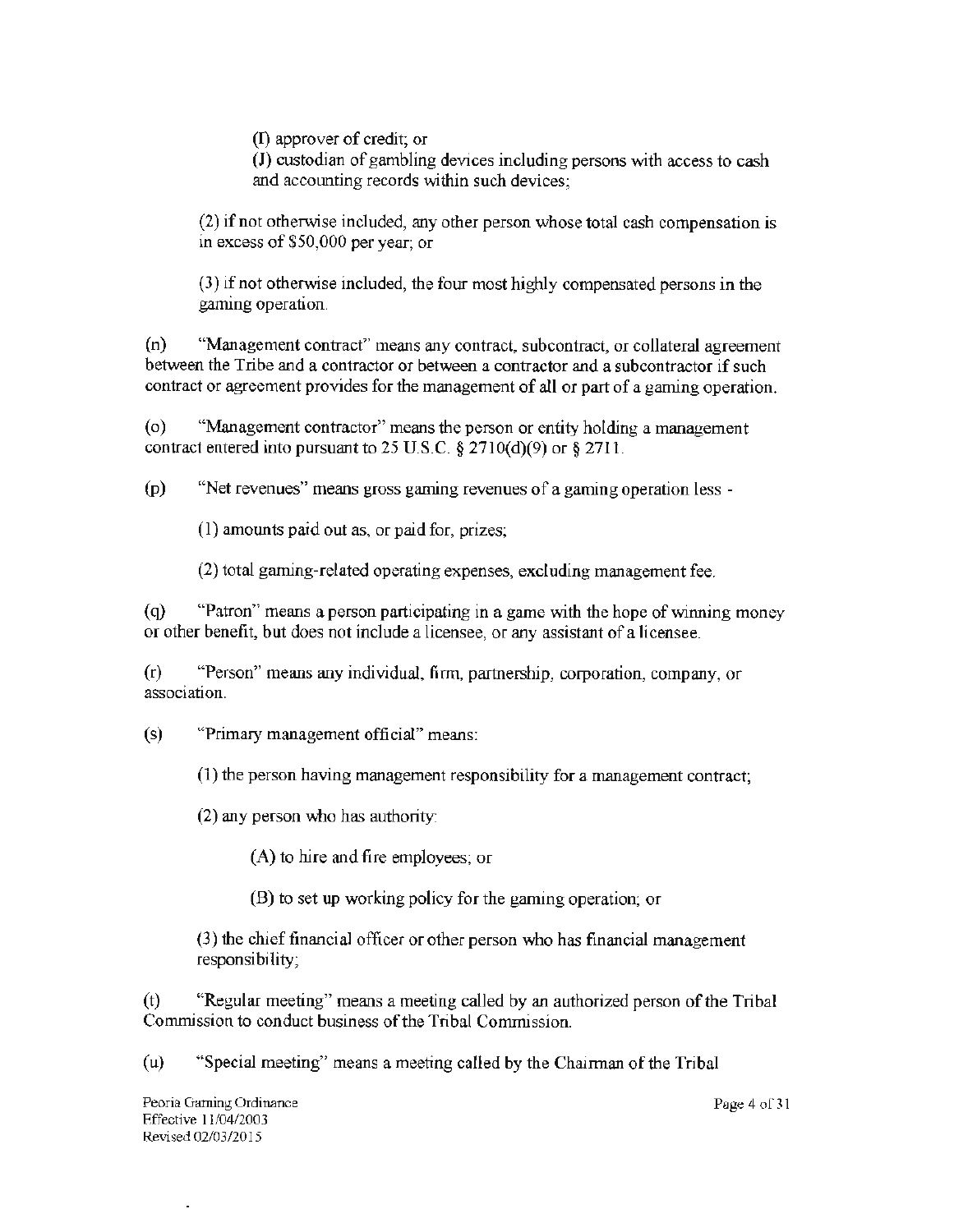Commission to conduct specific business as stated in the call of such meeting.

(v) "Tribal Commission" means the board known as the Peoria Tribal Gaming Commission.

(w) "Tribal Commissioners" means any member appointed by the Chief, and ratified by a majority vote of the Business Committee, to the board of the Peoria Tribal Gaming Commission.

(x) "Tribal lands" means

(1) all lands within the limits of any Indian reservation; and

(2) any lands title to which is either held in trust by the United States for the benefit of any Indian tribe or individual or held by any Indian tribe or individual subject to restriction by the United States against alienation and over which an Indian tribe exercises governmental power.

(y) "Tribal-State Compact" means an agreement between the Tribe and the State of Oklahoma concerning Class III gaming negotiated pursuant to 25 U.S.C. § 2710(d).

(z) "Tribe" means the Peoria Tribe of Indians of Oklahoma.

## SECTION 2. TRIBAL GAMING COMMISSION

## 2.1 Tribal Gaming Commission.

(a) There is hereby established a Tribal Gaming Commission, which shall be calJed the Peoria Tribal Gaming Commission, hereinafter referred to as "Tribal Commission". The Tribal Commission shall consist of three (3) members, hereinafter referred to as "Tribal Commissioners", appointed by the Chief and ratified by a majority vote of the Business Committee. All Tribal Commissioners must be at least 25 years of age.

(b) Tribal Commissioners shall serve for tenns of three (3) years and may be removed from office prior to the end of their term only for cause and by unanimous vote of the remainder of the Tribal Commission or by a vote of five Business Committee members at any duly called meeting.

(c) In order to establish staggered terms, the Business Committee shall appoint the first Tribal Commissioners as follows: one shall serve a I-year term, one shall serve a 2 year term, and one shall serve a 3-year term, (initial terms only). After the initial term, all subsequent terms of appointment shall run for three years. Vacancies shall be filled within 60 days by appointment of the Chief, and ratification of the Business Committee, provided, however, that a Tribal Commissioner whose term has expired shall hold their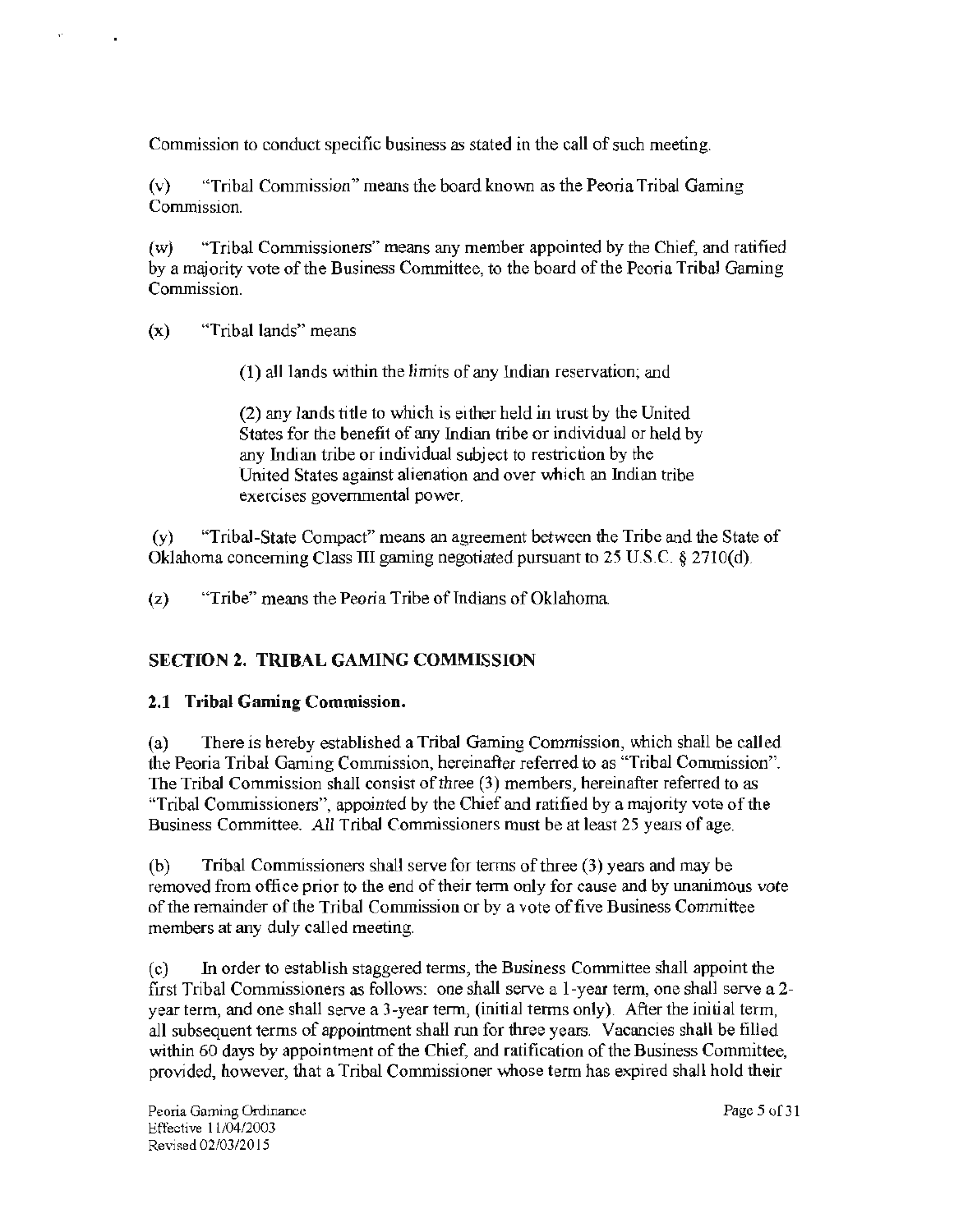seat until it is filled. A vacancy shall be deemed to occur when a Tribal Commissioner is removed, resigns or upon expiration of his or her term without regard to whether the Tribal Commissioner seeks reappointment. When a vacancy occurs, notice of such vacancy shall be posted for at least fifteen (15) days. The notice shall identify the qualifications specific to the vacancy, and request interested parties to file a statement with the Tribal Commission reflecting their qualifications and interest in serving as a Tribal Commissioner.

(d) A Tribal Commissioner's seat shall become immediately vacant upon conviction of any felony or conviction of a misdemeanor related to illegal gambling or bribery. Cause for removal of a Tribal Commissioner shall include but not be limited to: use of a tribal position for personal gain, failure to perform Tribal Commissioner duties adequately or according to this Ordinance, violation of any Law of the Peoria Tribe of Indians of Oklahoma, and bringing discredit or disgrace to the Tribal Commission.

## 2.2 Conflict of Interest.

Tribal Commissioners may hold other non-elective and non-managerial tribal positions and may engage in business and gamble in any gaming operation, provided, however that they may not be employed in or own any interest in or gamble in a gaming operation authorized by this ordinance. No member of the Tribal Commission shall engage in any business which is subject to regulation by the provisions of this Ordinance.

#### 2.3 Compensation.

Tribal Commissioners shall receive a stipend per meeting, in an amount approved by the Business Committee, as well as, reimbursement of reasonable travel expenses for travel related to Tribal Commission business.

#### 2.4 Quorum.

A quorum sha11 consist of two members.

#### 2.5 Voting.

The Tribal Commission shall act by majority vote of a quorum present and each member of the Tribal Commission shall be entitled to one vote.

#### 2.6 Conduct of Business.

The Tribal Commission shall adopt bylaws for the conduct of business, which shall include the following provisions:

(a) The Tribal Commission shall select annually from its membership a Chair, Vice-Chair and Secretary.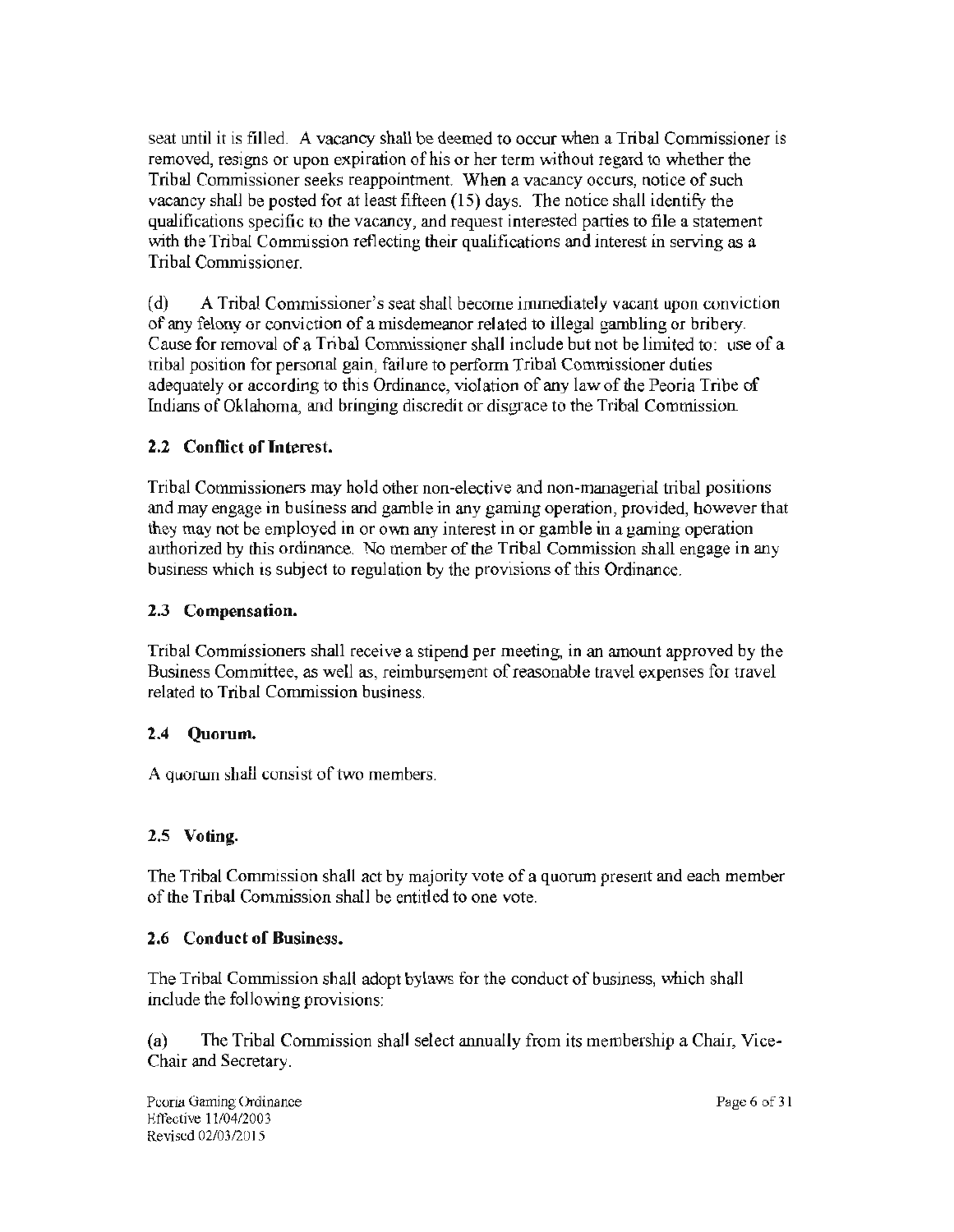(b) A regular meeting of the Tribal Commission shall occur at least once every two (2) months to hear recommendations and set policy, to hear reports from the Director, to make licensing, suitability and approval detenninations, to conduct disciplinary proceedings, to hear player dispute appeals, and to transact other business. Written notice of such meeting shall be posted at the office of the Tribal Commission, not less than twenty-four (24) hours prior to such meeting being held.

(c) The Chair shall have the power to convene special meetings. Written notice of such meetings shall be posted at the office of the Tribal Commission and the Tribal Headquarters. Notice shall be given to the gaming operation.

( d) General sessions of all Tribal Commission meetings shall be open to the public.

( e) Executive sessions of the Tribal Commission meetings shall not be open to the public. The Tribal Commission may not take official action while in executive session, but may discuss Tribal Commission personnel actions, licensing matters and pending litigations.

# SECTION 3. TRIBAL GAMING COMMISSION AUTHORITY

## 3.1 Authority.

The Tribal Commission shall have the authority:

(a) to receive and process all license applications related to the conduct of Class TI and Class Ill gaming activities on lands within the jurisdiction of the Tribe, and issue licenses to all such gaming operations, persons, individuals, and distributors who are required to be licensed by this Ordinance and who qualify for such licensure, and to notify the National Indian Gaming Conunission of the issuance of any license when so required by federal law or regulation;

(b) to adopt standards for licensing the occupations within the Tribe's gaming operations;

(c) to investigate gaming and non·gaming employee license applicants for gaming operations, determine the eligibility of applicants for a license, and issue gaming licenses to eligible applicants;

(d) to review all contracts entered into by a gaming operation to:

( l) determine whether the transaction documents are a contract; and

(2) determine whether the contract is or is not related to gaming, and, if related to gaming, whether it is subject to the provisions of this Ordinance; and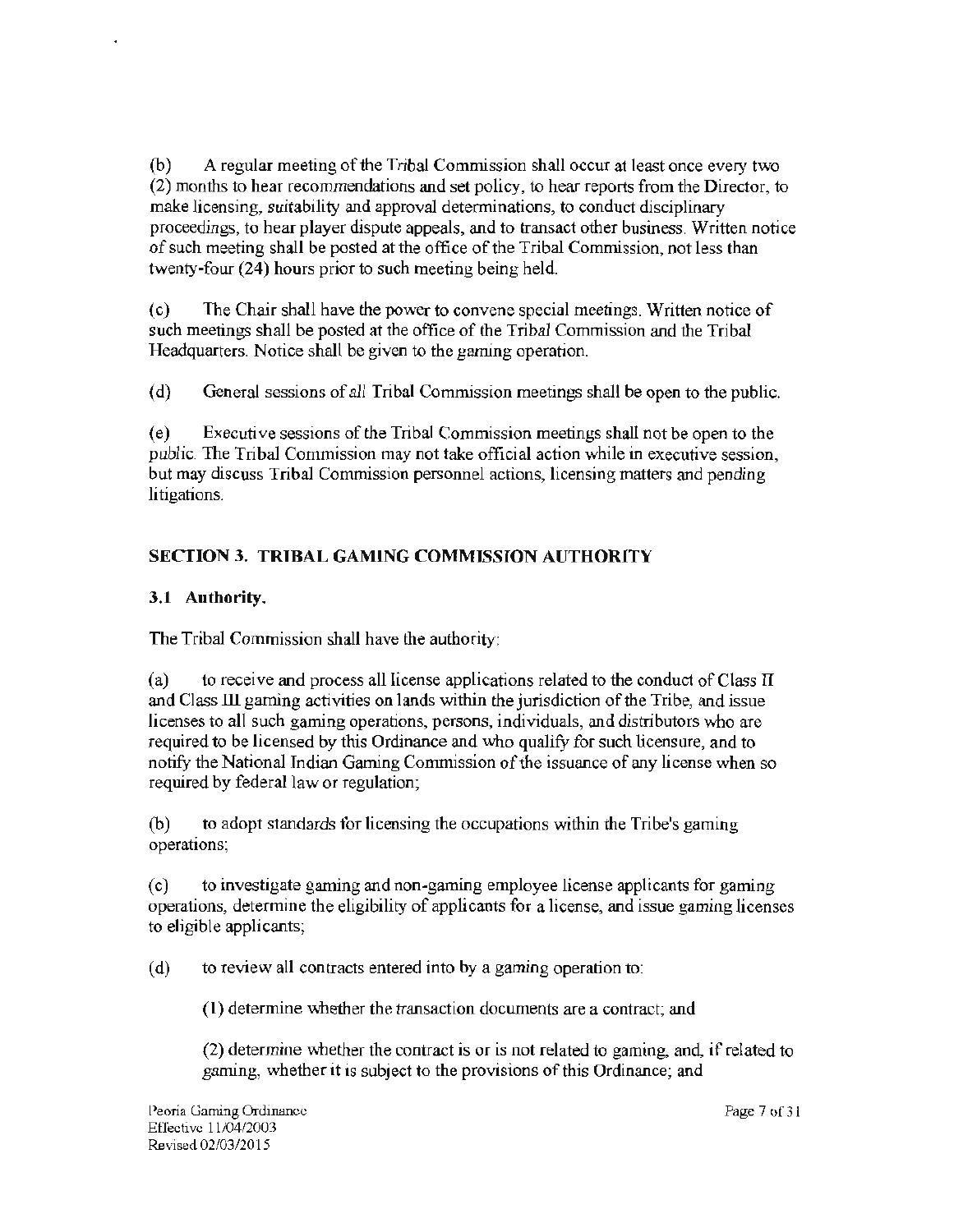(3) determine whether the non-Tribal party to the contract must be licensed under the provisions of this Ordinance.

(e) to investigate non-management gaming contractors and approve non-management gaming contractor licenses for any person or entity working in or for the Tribe's gaming operations who requires such a license;

(t) to license any person, organization or entity selling, leasing, marketing or otherwise distributing gambling devices, equipment, games, or implements of gambling, to the Tribe's gaming operations;

(g) to investigate and license any management contractors of the Tribe's gaming operations, or any ancillary contractors of any management contractor, who provide supplies, services, concessions or property to the Tribe's gaming operations or to any management contractor in connection therewith;

(h) to limit, condition, suspend, restrict, or revoke any license it may issue and assess fines for violations of this Ordinance or of any rules or regulations promulgated by the Tribal Commission as provided for in this Chapter;

(i) to adopt reasonable standards consonant with the size and scope of the gaming operation, including game rules, under which all gambling operations shall be held, including regulations concerning security and surveillance operations, and the prize and wagering structure in accordance with the applicable provisions, if any, of any class Ill gaming compact between the Tribe and the State of Oklahoma;

(j) to inspect and examine all premises wherein gaming is conducted or gambling devices or equipment are manufactured, sold or distributed and to inspect all equipment and supplies in, upon, or about a gaming operation, or inspect any equipment or supplies, wherever located, which may or have been used in the gaming operation;

(k) to summarily seize and remove from a gaming operation and impound equipment and supplies for the purpose of examination, inspection, evidence, or forfeiture in those instances where the Commission has reasonable cause to believe that a violation of this Ordinance has occurred and hold such property pending any final hearing determination of the appropriate disposition of such property;

(1) to enter without restriction the offices, facilities, or other places of business of a licensee to determine compliance with this Ordinance provided that the licensee maintains the right to have any member of the Tribal Commission entering such locations accompanied by security personnel for the purpose of facilitating the unrestricted access of such member of the Tribal Commission;

(m) to ensure that the Tribe will require, and cause to be conducted annually, outside independent audits of all gaming activity as required by the Indian Gaming Regulatory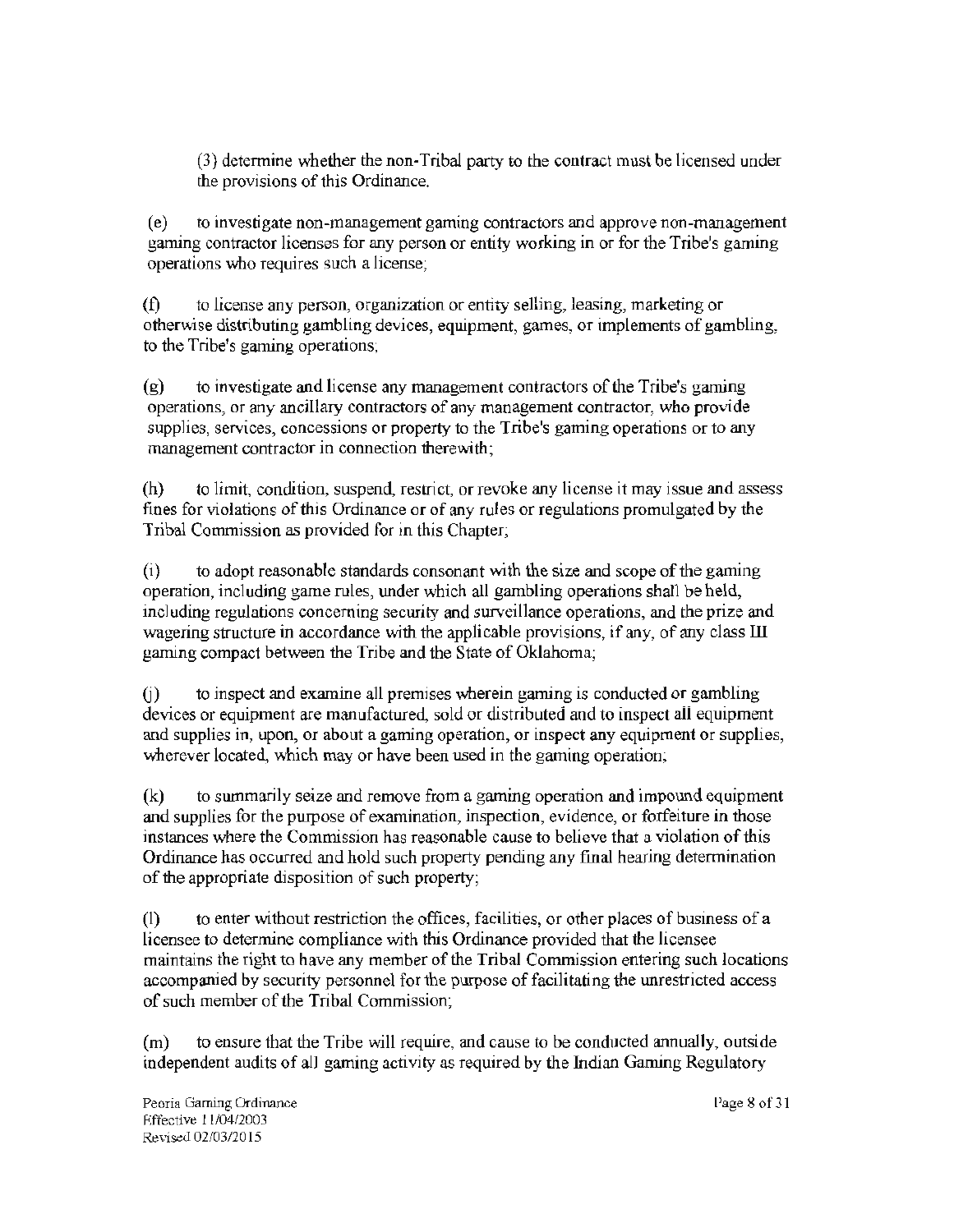Act and submitting such audits to the National Indian Gaming Commission pursuant to 25 CFR Section 522.4 (b)(3); require, and cause to be conducted annually, outside audits of all contracts related to the conduct of gaming, with the exception of those contracts for professional legal and accounting services, whether those contracts be for supplies. services, or other subject matter which the Tribal Commission determines to be related to gaming, and which are for a contract amount in excess of \$25,000;

(n) to access upon demand and inspect, examine, copy and audit all papers, books and records of applicants and licensees respecting any revenue or income produced by any gaming operation;

( $\alpha$ ) to require verification of the daily gross revenues and income of any class II and class III licensed gaming activity, and verification of all other matters affecting the enforcement of the public policy of or any of the provisions of this Ordinance in order to safeguard the integrity of tribal gaming operations;

(p) to seize and impound any patron's winnings which the Tribal Corrunission may have reason to believe may have been won or obtained in violation of this Ordinance or any other law pending a civil forfeiture hearing on such seizure and/or a criminal proceeding in connection therewith;

 $(q)$  to formally suspend, revoke, and ensure the appropriate disposition of a license held by a licensee for a violation committed by a licensee, or an employee of the licensee, of this Ordinance or a Tribal Commission rule or regulation or for engaging in a fraudulent practice;

(r) to investigate alleged violations of this Ordinance, the Tribal Corrunission rules, regulations, orders or final decisions, any class III gaming compact entered into between the Tribe and the State of Oklahoma, and any other applicable laws, and to take appropriate disciplinary action, including the imposition of civil fines, against a licensee or any employee of a licensee for the violation, or institute appropriate legal action for enforcement, or both;

(s) for the purpose of enforcing the provisions of this Ordinance, to exercise the powers of a peace officer of the Tribe except that members of the Tribal Commission and Tribal Commission employees have no authority to carry firearms in the performance of their official duties;

(t) to hold hearings, and to require licensees or license applicants to appear and testify under oath regarding matters related to the enforcement of the provisions of this Ordinance and regulations promulgated thereunder, complaints received about matters within the purview of the Tribal Commission to address, actions by the Tribal Commission regarding licenses, or any other matters over which the Tribal Commission has authority;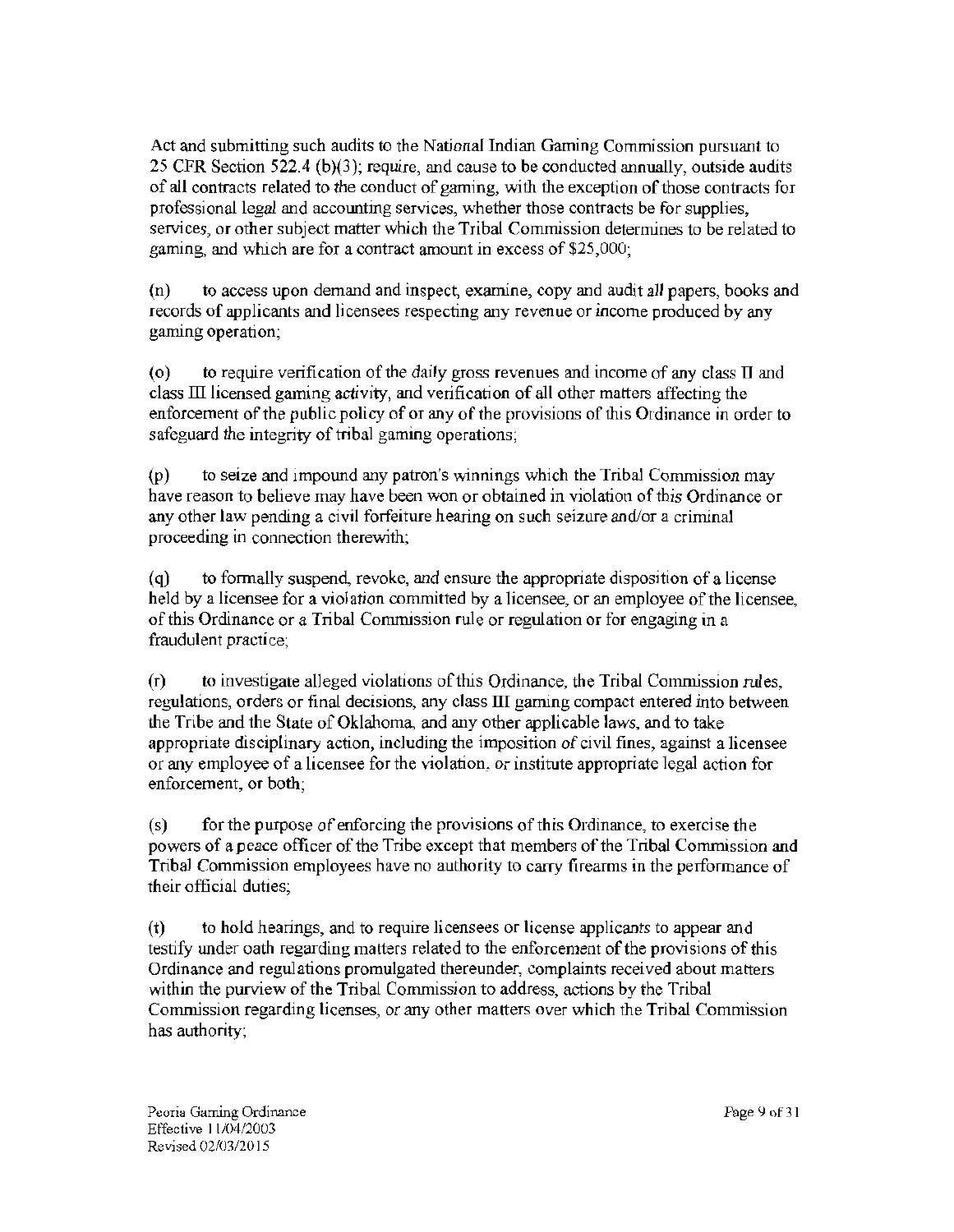(u) to issue subpoenas for the attendance of witnesses and subpoenas duces tecum for the production of books, records and other pertinent documents, and administer oaths and affirmations to the witnesses, when, in the judgment of the Tribal Commission, it is necessary to enforce this Ordinance or the rules and regulations of the Tribal Commission;

(v) to assure that the payouts from the gambling games authorized under this Ordinance and the payout percentages for all slot machines and video lottery machines are in accordance with any applicable requirements of the compact between the Tribe and the State of Oklahoma governing class  $III$  gaming on Indian lands of the Tribe. If there is no such applicable requirement in any compact entered into by the Tribe, the Tribal Commission shall adopt by rule maximum and minimum payout percentages subject to the approval of the Tribal Business Committee;

(w) to oversee and carry out necessary surveillance of all gambling activities conducted at a tribal gaming operation, consistent with the terms of a valid management contract;

 $(x)$  to consult with the Tribe's legal counsel to advise the Tribal Commission as needed;

(y) to hear and consider for resolution any dispute between members of the public and the Tribe with regard to gaming activities licensed pursuant to the terms of this Ordinance;

(z) to defend this Ordinance in any court with proper jurisdiction or before any federal agency, however, any reference herein to defending this Ordinance shall not be deemed a waiver of the Tribe's sovereign immunity from suit;

(aa) to propose an annual budget to the Business Committee to support Tribal Commission operations undertaken pursuant to the provisions of this Ordinance; remuneration to or salaries for the Tribal Commissioners shall be set by the Business Committee as part of such annual budget;

(bb) to take any other actions as may be reasonable and appropriate to enforce and administer this Ordinance and the rules and regulations of the Tribal Commission, including the assessment and collection of such fees and fines provided for in this Chapter;

(cc) to approve or disapprove all documents necessary for the promotion or operation of gaming within the jurisdictional boundaries of the Peoria Tribe of Indians of Oklahoma;

(dd) to collect fees and interest as provided for in Sections 9 of this Ordinance;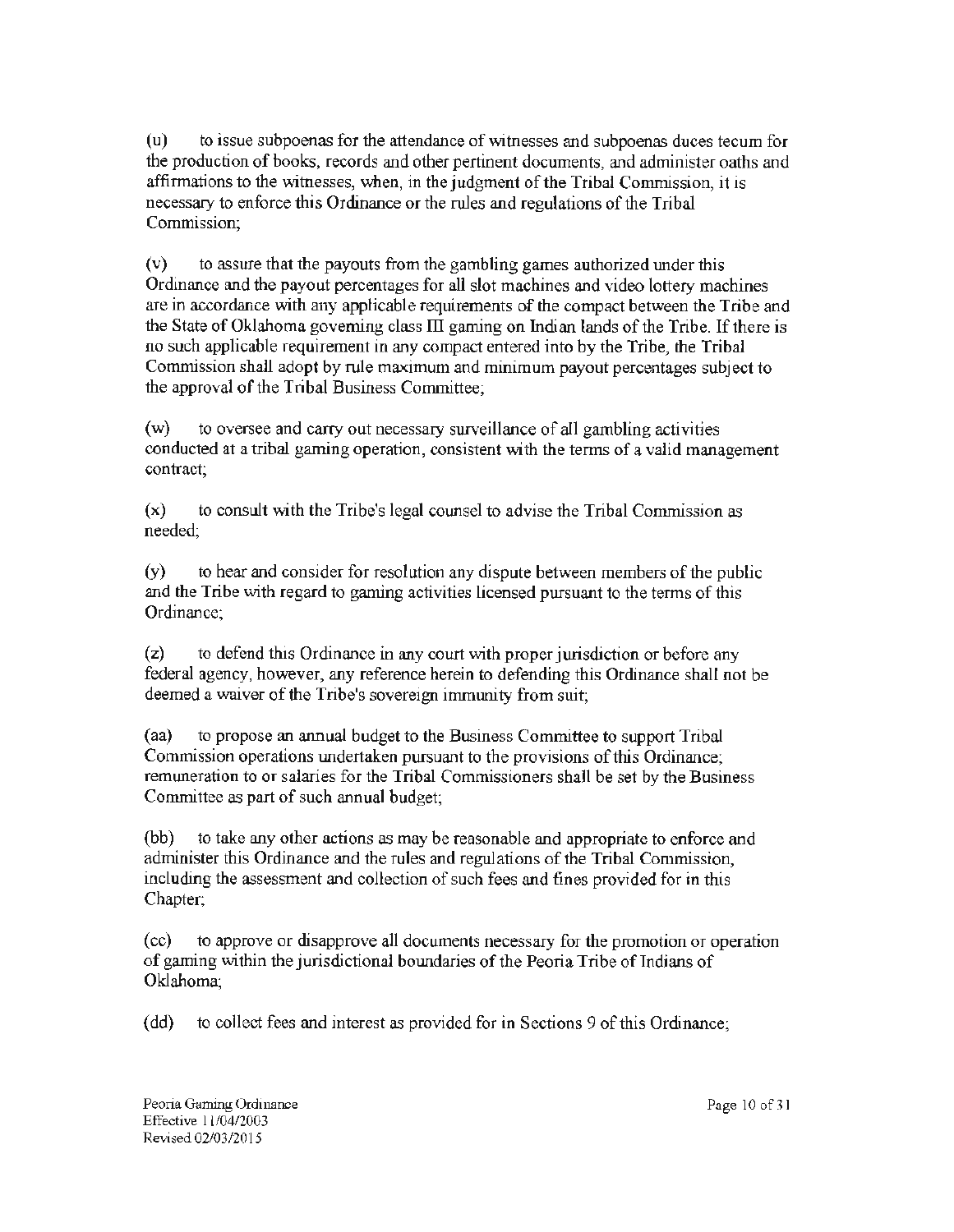## SECTION 4. GAMING AUTHORIZED

#### 4.1 Interest and Responsibility.

The Tribe shall have the sole proprietary interest and responsibility for the conduct of any gaming authorized by this Ordinance.

#### 4.2 Authorization.

If the Tribe elects to allow individually owned gaming operations it shall authorize such operations in accordance with the requirements set forth in 25 CFR §§ 522.10 and 522.11.

## 4.3 Class 11 Gaming Authorized for Conduct of Gaming.

Class II games, as follows, may be licensed for conduct on Tribal Lands:

(a) bingo as defined W1der the Act (whether or not electronic, computer, or other technologic aids are used in connection therewith) including, if played at the same location, pull-tabs, lotto, punch boards, tip jars, instant bingo, and other games similar to bingo);

(b) non-banking card games deemed as Class II gaming under 25 CFR 502.3 (c);

(c) any game determined to be a Class II game by the Tribal Commission, amendment of the Act, by regulation, or by decision of the National Indian Gaming Commission or the federal courts.

## 4.4 Class III Gaming Authorized for Conduct of Gaming,

Class Ill games, as follows, may be licensed for conduct on Tribal Lands:

• such games as may be provided for in a compact between the State of Oklahoma and the Tribe, or such procedures as prescribed by the Secretary of the Interior pursuant to the Act.

## SECTION 5. REQUIRED LICENSES

#### 5.1 Tribal Gaming License

A Tribal Gaming License shall be required for:

(a) each primary management official and each key employee;

Peoria Gaming Ordinance Effective 11/04/2003 Revised 02/03/2015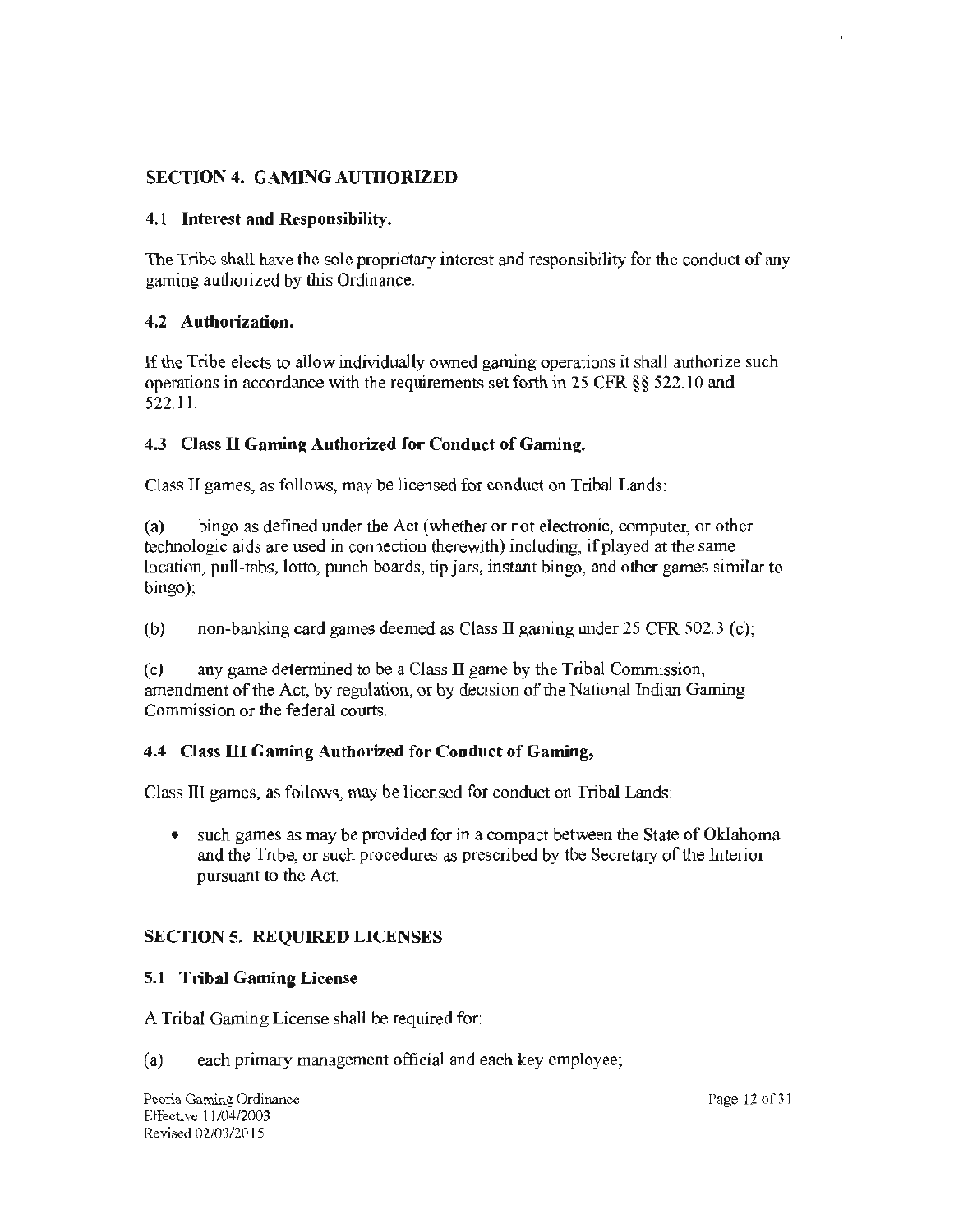(ee) to issue any such foons as it deems necessary for the regulation of gaming on Peoria Tribe of Indians of Oklahoma lands;

 $(ff)$  to maintain a correct and full accounting of all payments, fees, penalties, interest, and civil fines received under authority of this Ordinance.

## 3.2 Commission Director.

(a) The Tribal Commission shall hire a Director, with the approval of the Business Committee, who shall be responsible for the day-to-day monitoring of gaming activities, including the implementation and enforcement of the rules and regulations promulgated by the Tribal Commission. No one convicted of a felony of any kind or a misdemeanor related to illegal gambling or bribery may serve as director. The Director shall not have any financial interest in gambling.

(b) The Director shall, subject to the approval of the Tribal Commission, perform all duties, exercise all powers, assume and discharge all responsibilities, and carry out and effect all purposes of this Ordinance related to the establishment of all gaming activity. In all decisions, the Director shall act to promote and ensure integrity, security, honesty and fairness of the operation and administration of all gaming activity. The duties of the Director include, but are not limited to, the following:

( l) Confirm management is carrying out its responsibilities as provided for in this Ordinance.

(2) Corrununicate with the NIGC as necessary to appropriate and ensure compliance with the rules and regulations of that agency;

(3) Review all records, documents and anything else necessary and pertinent to enforcement of any provisions of this Ordinance;

( 4) Recommend to the Tribal Commission whether sanctions should be imposed on any person subject to the jurisdiction of this Ordinance;

(5) Perform any duties as delegated by the Tribal Commission.

(c) The Director shall have the authority to supervise and direct all staff of the Tribal Commission, in accordance with the rules and regulations of the Tribe. The Director shall not have the authority to direct the staff to take any action that requires the approval of the Tribal Commission as a whole.

(d) The Director shall have supervisory and administrative authority over the processing of all gaming licenses, monitoring the compliance with the IGRA of each gaming facility owned and operated by the Tribe, and general enforcement of this Ordinance and all regulations issued in relation hereto.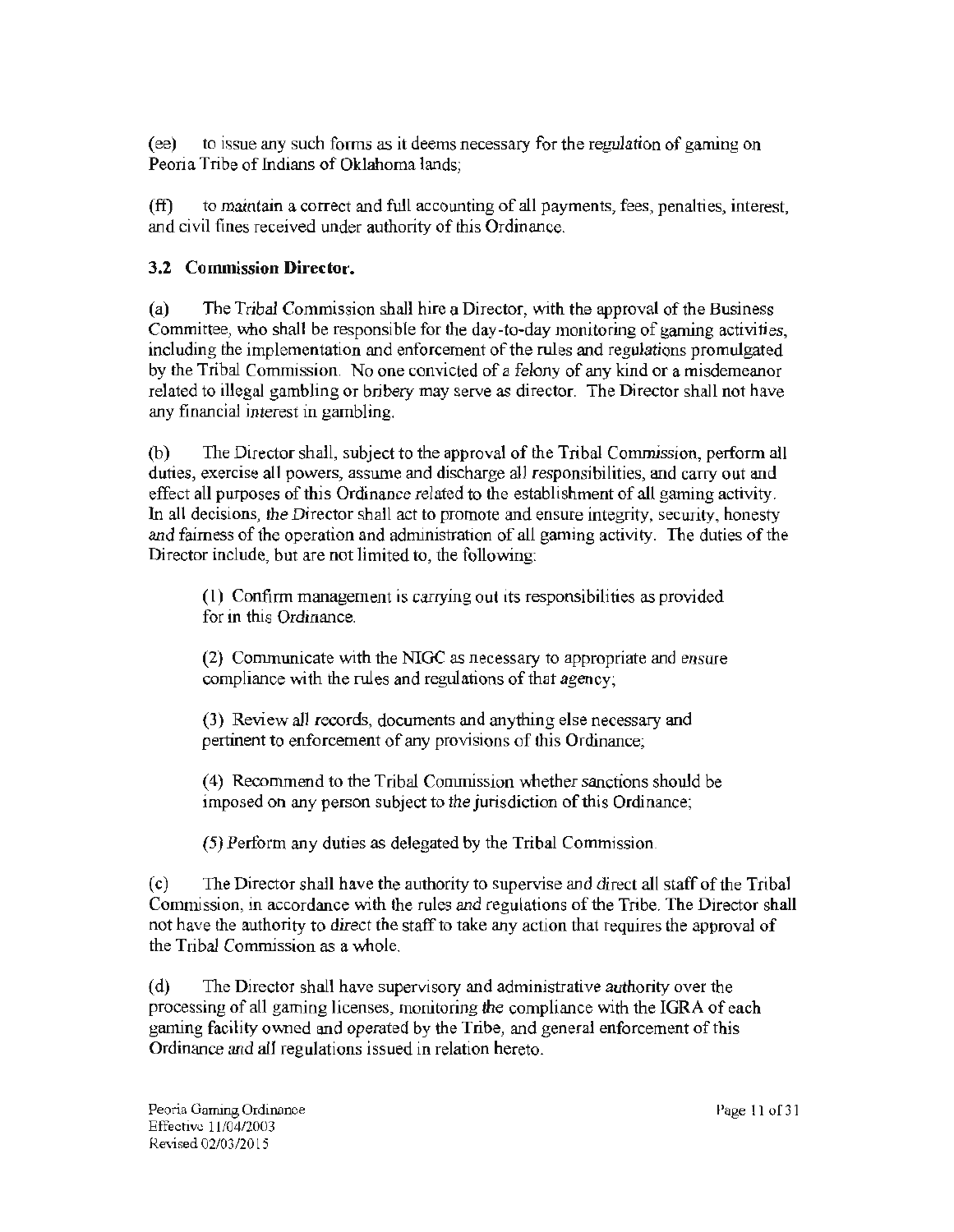(b) each person or entity having a management contract.

#### 5.2 Tribal Facility License.

A Tribal Facility License shall be required for each place, facility, or location on Tribal Lands at which Class  $II$  or Class  $III$  gaming is conducted.

## SECTION 6. TRIBAL GAMING LICENSE REQUIREMENTS

#### 6.1 Application Forms.

Each person or entity having a management contract, each primary management official and each key employee shall complete an application for an initial license or renewal of an existing gaming license for each gaming establishment on an application form issued by the Tribal Commission. The application shall set forth:

(a) the name under which the applicant transacts or intends to transact business on Tribal Lands;

(b) the location of the gaming establishment for which the gaming license is sought; and

(c) the application shall be signed by the applicant.

#### 6.2 Required Notices.

(a) The following notice shall be placed on all application forms:

"In compliance with the Privacy Act of 1974, the following information is provided: Solicitation of the information on this form is authorized by 25 U.S.C. § 2701 , et seq. The purpose of the requested information is to determine the eligibility of individuals to be granted a gaming license. The information will be used by the Tribal Gaming Regulatory Authorities and the National Indian Gaming Commission (NIGG) members and staff who have need for the information in the performance of their official duties. The information may be disclosed by the Tribe or the NIGC to appropriate Federal, Tribal, State, Local, or Foreign Law Enforcement and Regulatory Agencies when relevant to civil, criminal, or regulatory investigations or prosecutions, or when pursuant to a requirement by a Tribe or the NIGC in connection with the issuance, denial or revocation of a gaming license, or investigations of activities while associated with a Tribe or a Gaming Operation. Failure to consent to the disclosures indicated in this Notice will result in a Tribe's being unable to license you for a Primary Management Official or Key Employee position.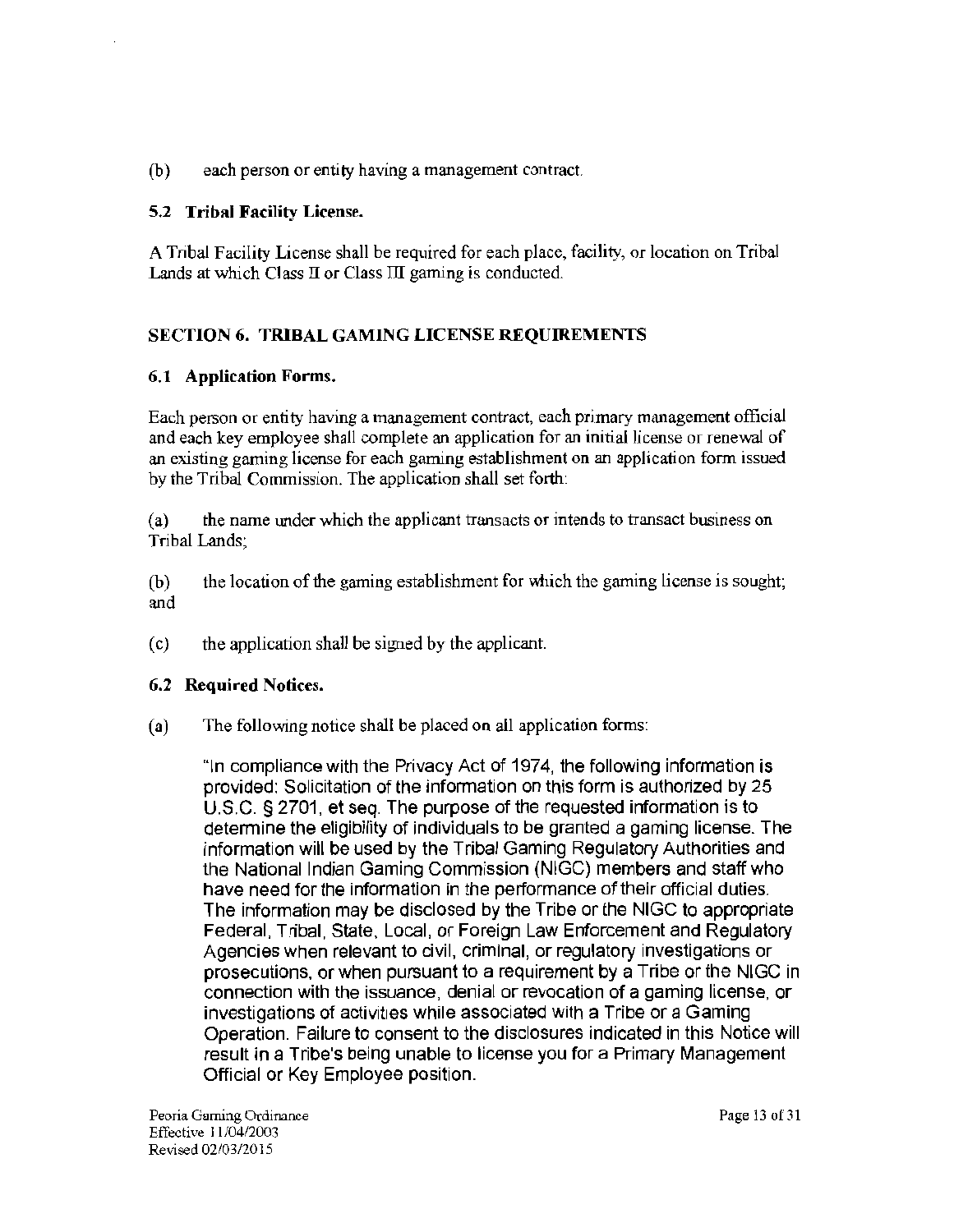The disclosure of your Social Security Number (SSN) is voluntary. However, failure to supply SSN may result in errors in processing your application."

(b) In the event that changes are made to the Privacy Act Notice, existing Key Employees and Primary Management Officials, if any, shall be notified in writing by the Tribal Commission that they shall either:

(I) Complete a new application form that contains a Privacy Act Notice; or

(2) Sign a statement that contains the Privacy Act notice and consent to the routine uses described in that notice.

(c) The following notice shall be placed on the application for a key employee or primary official before that form is filled out by an applicant:

"A false statement on any part of your application may be grounds for denying a license or the suspension or revocation of a license. Also, you may be punished by fine or imprisonment. (U.S.C. Title 18, § 1001)."

( d) In the event that changes are made to the Notice Regarding False Statements, existing Key Employees and Primary Management Officials, if any, shall be notified in writing by the Tribal Commission that they shall either:

(l) Complete a new application form that contains a notice regarding false statements; or

(2) Sign a statement that contains the notice regarding false statements.

# 6.3 Required Information.

(a) The Tribal Commission shall request from each Key Employee and Primary Management Official all of the following information:

(1) full name, other names used (oral and written), social security number(s), birth date, place of birth, citizenship, gender, all languages (spoken or written);

(2) currently and for the previous five (5) years: business and employment positions held, ovvnership interests in those businesses, business addresses, residence addresses, and driver's license nwnber(s);

(3) the names and current addresses of at least three (3) personal references, and at least one personal reference who was acquainted with the applicant during the most recent period of residence listed under paragraph (2) of this Section;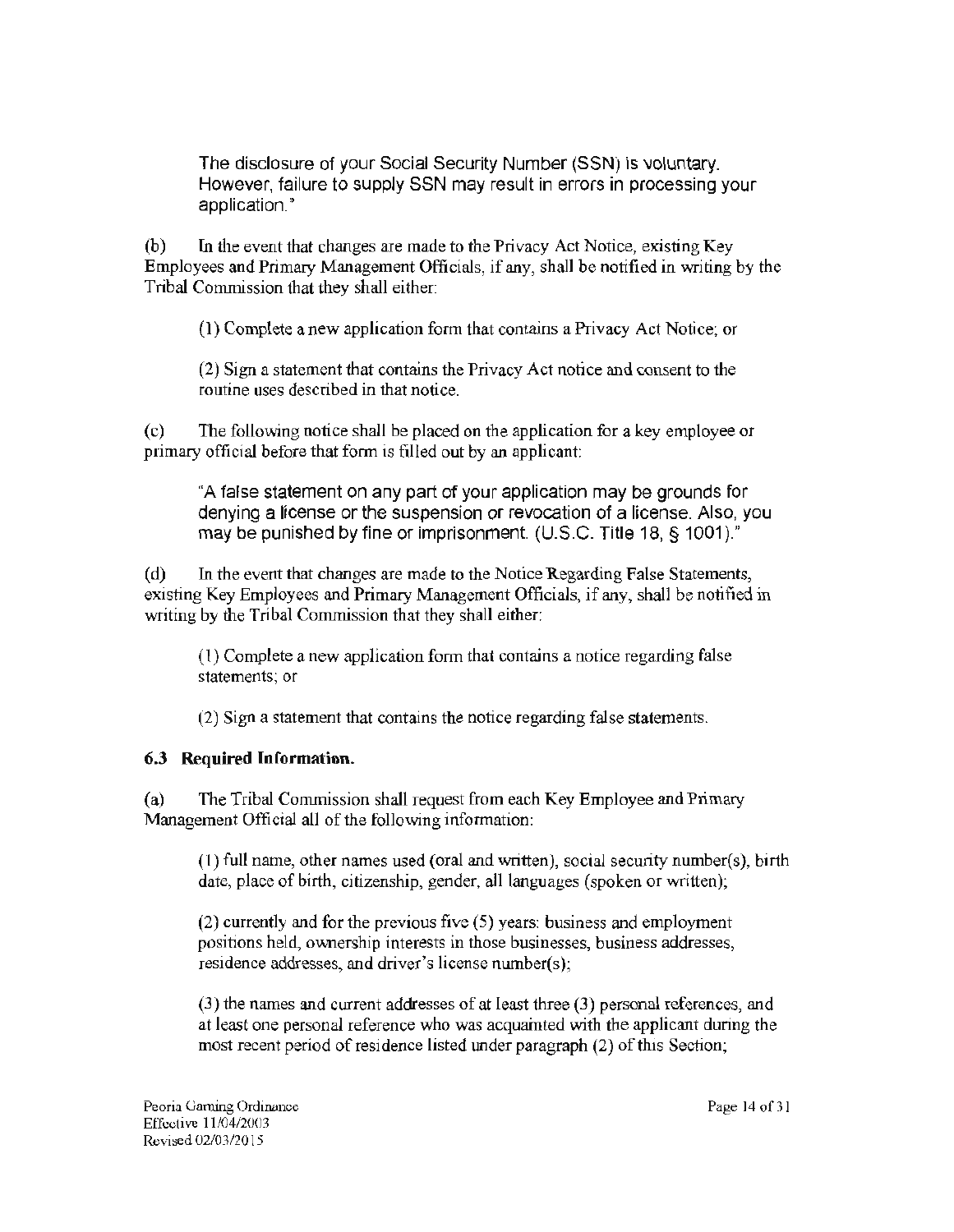( 4) current telephone numbers;

(5) a description of any existing and previous business relationships with Indian Tribes, including ownership interests in those businesses;

(6) a description of any existing and previous business relationships with the gaming industry generally, including ownership interests in those businesses;

(7) the name and address of any licensing or regulatory agency with which the person has filed an application for a license or permit related to gaming, whether or not such license or permit was granted.

(8) for each felony for which there is an ongoing prosecution or a conviction: the charge, the name and address of the court involved, and the date and disposition. if any;

(9) for each misdemeanor for which there is an ongoing prosecution or a conviction (excluding minor traffic violations): the name and address of the court involved and the date and disposition;

(10) for each criminal charge (excluding minor traffic charges) whether or not there is a conviction, if such criminal charge is not otherwise listed pursuant to paragraph (a)(8) or (a)(9) of this section: the criminal charge, the name and address of the court involved, and the date and disposition;

 $(11)$  the name and address of any licensing or regulatory agency with which the applicant has filed an application for an occupational license or pennit, whether or not such license or permit was granted;

 $(12)$  a current photograph;

(13) any other information the Tribal Commission deems relevant; and

(14) fingerprints consistent with procedures adopted by the Tribal Commission pursuant to 25 CFR § 522.2 (h) of this chapter.

(b) If, in the course of a backgrowid investigation, the Tribal Commission discovers that the applicant has a notice of results on file with the Commission from a prior investigation and the Tribal Conunission has access to the earlier investigative materials (either through the Commission or the previous tribal investigative body), the Tribal Commission may rely on those materials and update the investigation and investigative report under 25 CFR § 556.6 (b)(l).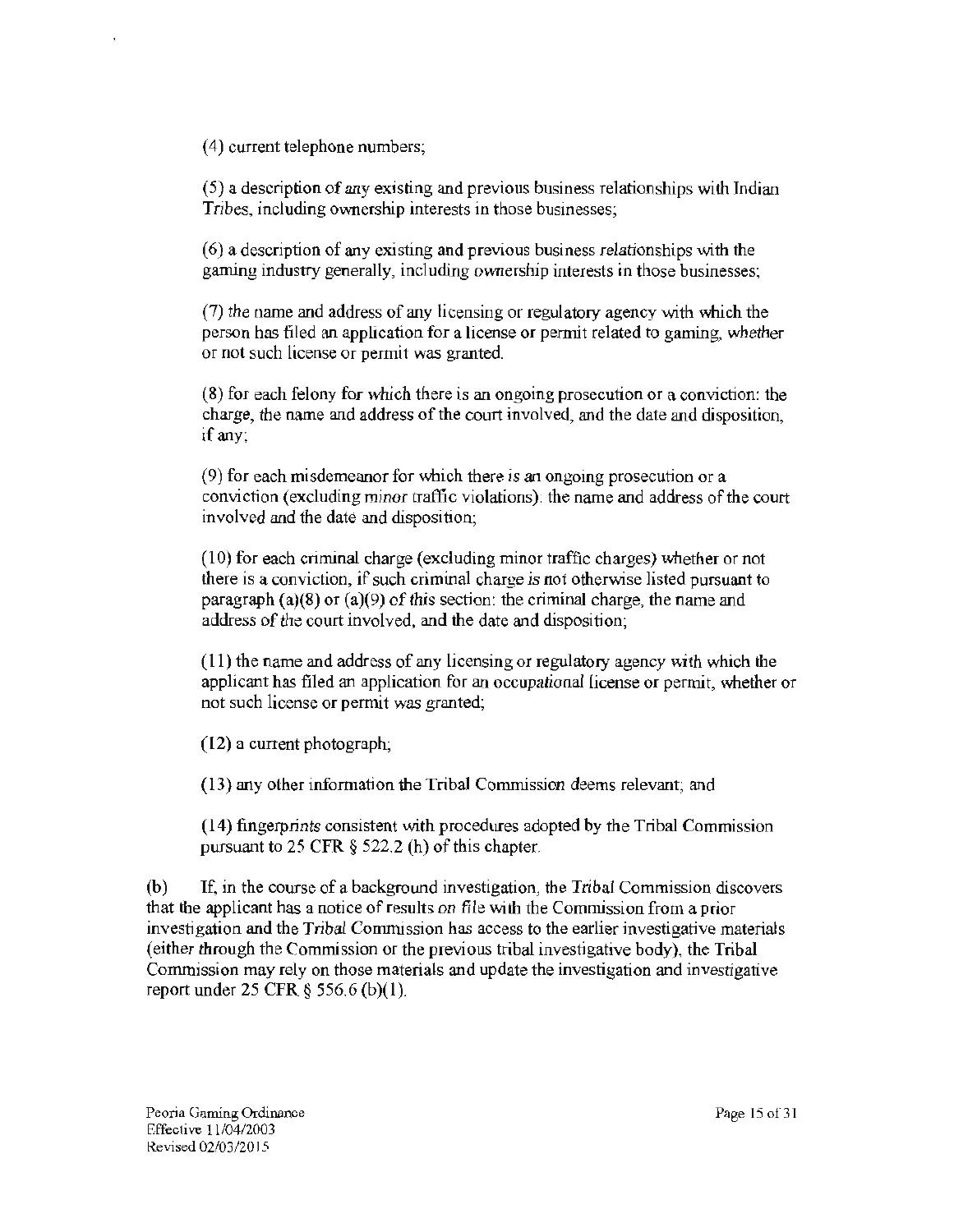## 6.4 Management Contractor's Application.

A management contractor's application shall include information required by 25 U.S.C. § 271 l and 25 CFR §537.1, as referenced in Section 6.3 above, and shall include the following:

(a) The management contractor shall file, along with the application, an organizational chart of its management organization and job descriptions for employees of the gaming operation. The chart shall identify which employees are or will be the Primary Management Officials and the Key Employees of the Gaming Operation.

(b) Each applicant for a gaming license who has or will have a contract with the Tribe to manage a Tribal Gaming Enterprise shall state whether he/she already has a management contract to operate any Indian or Non-Indian Gaming Operation and, if so, a description of the location of each such operation.

# SECTION 7. BACKGROUND INVESTIGATIONS

# 7.1 General.

The Tribal Commission shall conduct, or cause to be conducted, a background investigation of each applicant for a position who is designated as a Key Employee or Primary Management Official and of the Management Contractor sufficient to make a qualification determination under Section 7.3 below and consistent with the requirements outlined in 25 CFR Sections 556 and 558. The Tribal Commission shall conduct the fingerprinting process. The Tribal Conunission shall coordinate its background investigations with the Federal Bureau of Investigation databases. In conducting the investigation, the Tribal Commission shall keep confidential the identity of each person interviewed in the course of the investigation. The Tribal Commission shall use any law enforcement agency or other capable entity with prior consent by the NIGC, to assist in processing background investigations.

# 7 .2 Background Investigations.

The Tribal Commission shall conduct an investigation with the information obtained in Section 6.3 sufficient to make a determination of employee eligibility under Section 7.3

# 7 .3 Eligibility Determination.

(a) The Tribal Commission shall ensure that any person involved with the conduct of gaming activities is a person of good character, honesty, and integrity.

(b) The Tribal Commission shall review a person's prior activities, criminal record, if any, and reputation, habits, and associations to make a finding concerning the eligibility of such person for employment in the gaming operation. If the Tribal Commission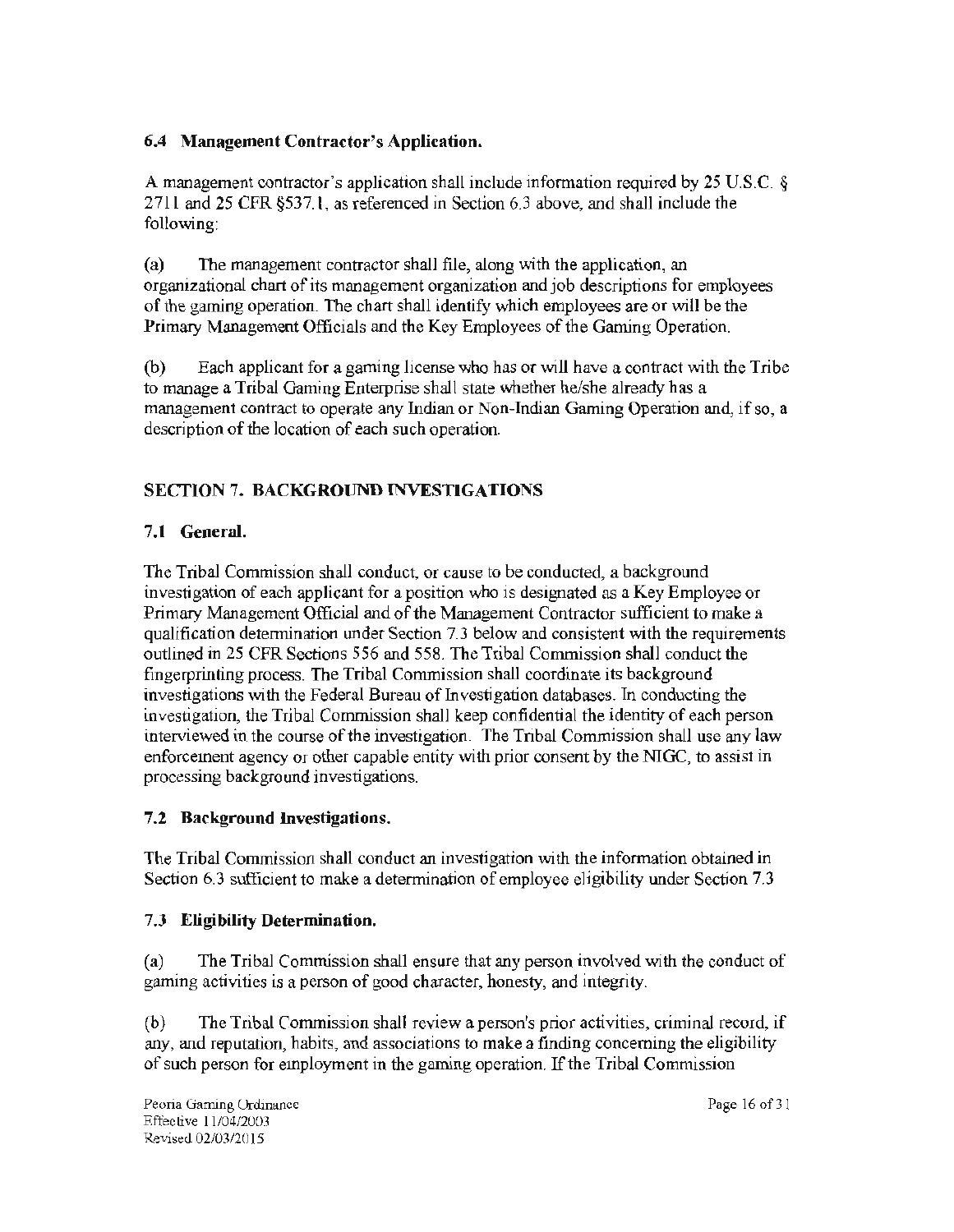determines that employment of the person poses a threat to the public interest or to the effective regulation and control of gaming, or creates or enhances the dangers of unsuitable, unfair, or illegal practices, methods, and activities in the conduct of gaming or the carrying on of the business and financial arrangements incidental to the conduct of gaming, neither the management contractor nor the Gaming Operation shall employ that person.

## SECTION 8. GRANTING A GAMING LICENSE

#### 8.1 Procedures for Forwarding Applications and Reports for Key Employees and Primary Management Officials to the National Indian Gaming Commission.

(a) When the Gaming Operation employs a Key Employee or Primary Management Official, the Tribal Commission shall maintain a complete application file containing the information listed under  $\S$  556.4(a)(1) through (14).

(b) The Gaming Operation shall not employ any person as a Key Employee or Primary Management Official whom does not have a license after ninety (90) days.

#### 8.2 Report to the National Indian Gaming Commission.

(a) Pursuant to the procedures set out in Section 8.1 of this Ordinance, before issuing a gaming license, the Tribal Commission shall:

(I) Create and maintain an investigative report on each background investigation. An investigative report shall include all of the following information:

(i) the steps taken in conducting the background investigation;

(ii) the results obtained;

(iii) the conclusions reached; and

(iv) the basis for those conclusions.

(2) Submit a Notice of Results (NOR) fonn of the applicant's background investigation to the Commission no later than sixty ( 60) days after the applicant begins work. The NOR form shall contain:

(i) Applicant's name, date of birth, and social security number;

(ii) Date on which the applicant began or will begin work as a Key Employee or Primary Management Official;

(iii) A summary of the information presented in the investigative report,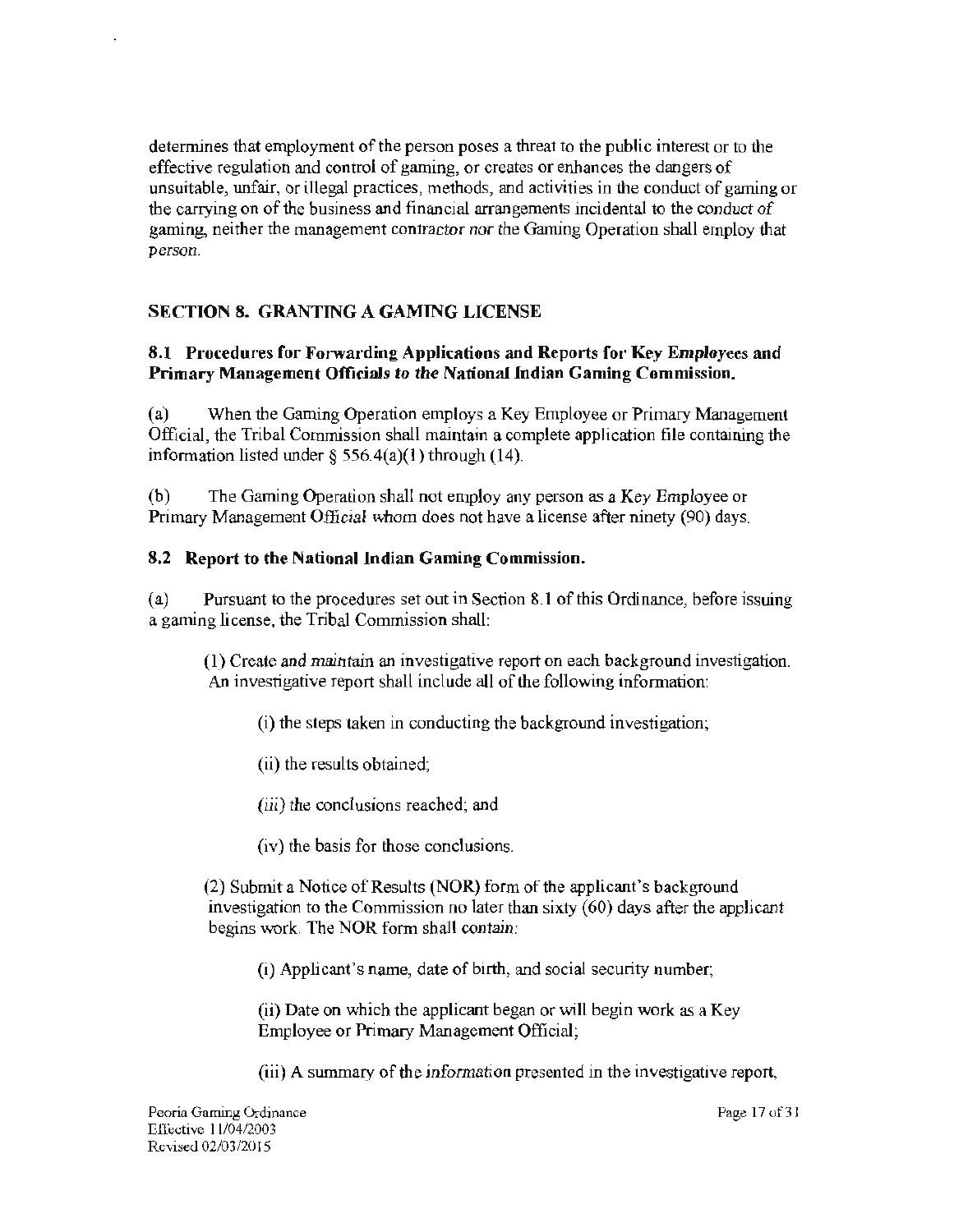which shall at a minimum include a listing of:

(A) Licenses that have previously been denied;

(B) Gaming licenses that have been revoked, even if subsequently reinstated;

(C) Every known criminal charge brought against the applicant; and

(D) Every felony of which the applicant has been convicted or any ongoing prosecutions.

(iv) A copy of the eligibility determination (if required) made under Section 7.3, pursuant to 25 CFR § 556.5.

(c) If a license is not issued to an applicant, the Tribal Commission:

(I) shall notify the Commission; and

(2) shall forward copies of its eligibility determination and investigative report (if necessary) to the Commission for inclusion in the Indian Gaming Individuals Records System or Tribal Access Portal System (TAPS).

(d) With respect to Key Employees and Primary Management Officials, the Tribal Commission shall retain applications for employment, gaming license applications, eligibility determinations and reports (if any) of background investigations, for inspection by the Chairman of the Commission or his or her designee for no less than three (3) years from the date of termination of employment.

# 8.3 NIGC Notification.

(a) When the Commission notifies the Tribal Commission that it has no objection to the issuance of a license pursuant to a license application filed by a Key Employee or a Primary Management Official for whom the Tribal Commission has provided a NOR form to the Commission, the Tribal Commission may issue a permanent license to such applicant. The Tribal Commission must notify the Commission within thirty (30) days of the issuance of such license, pursuant to  $25$  CFR  $\S$  558.3(b).

(b) The Tribal Commission shall respond to a request for additional information from the Chairman of the Commission concerning a Key Employee or a Primary Management Official who is the subject of the report. Such a request shall suspend the 30-day period under Section 8.1, until the Chairman of the Commission receives the additional information.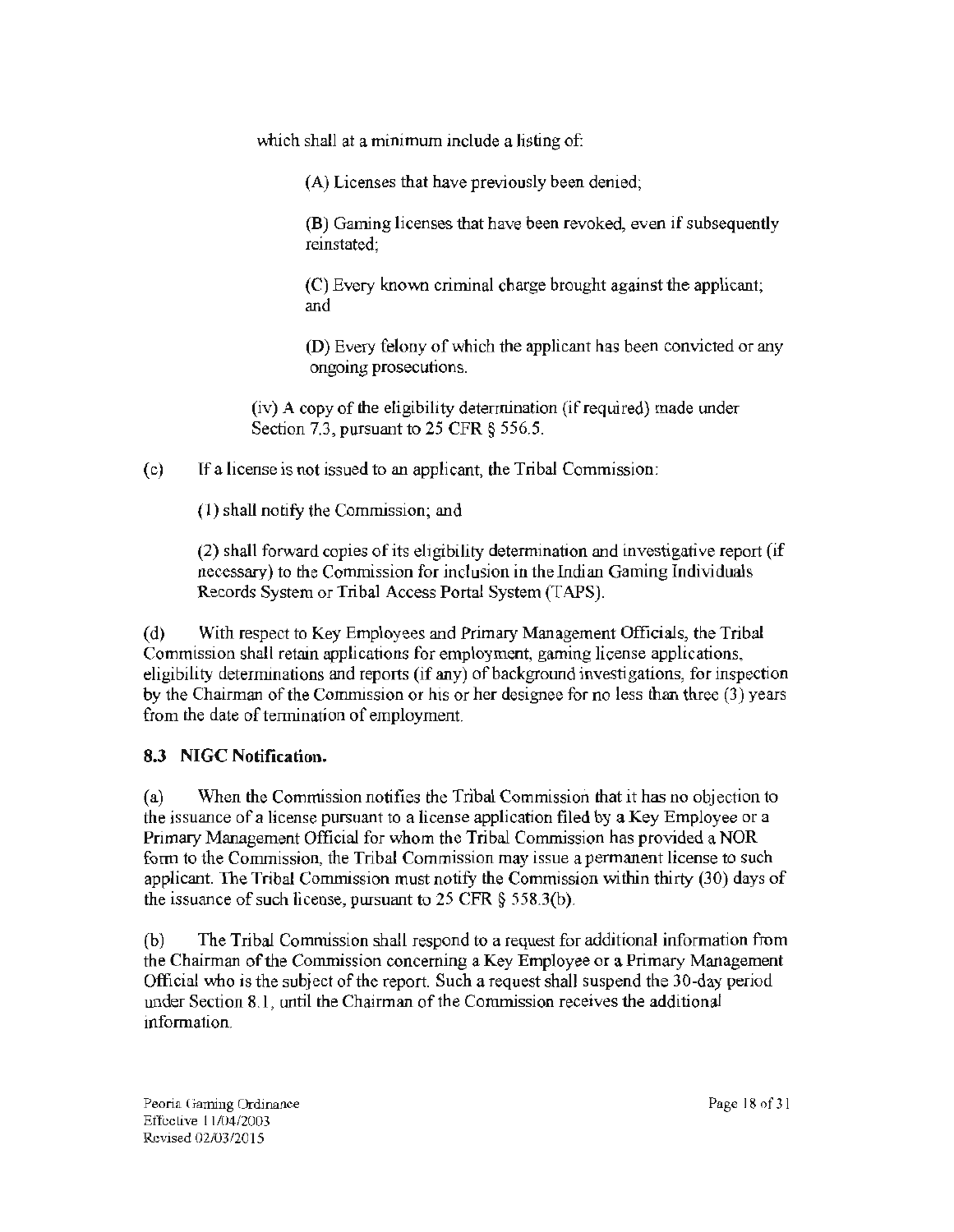(c) If, within the thirty (30) day period described above, the Commission provides the Tribal Commission with a statement itemizing objections to the issuance of a license to a Key Employee or to a Primary Management Official for whom the Tribal Commission has provided a NOR form and investigative report (if necessary) to the Commission, the Tribal Commission shall reconsider the application, taking into account the objections itemized by the Corrunission. The Tribal Commission shall make the final decision whether to issue a gaming license to such applicant.

( d) The Tribal Commission may issue or renew a gaming license to an applicant who submits a proper and completed application and pays the appropriate licensing fee, provided that no license shall be issued to or renewed for an applicant:

(I) who is not a person of good character, honest, and integrity;

 $(2)$  who is not found by the Tribal Commission to be eligible for employment under the criteria of Section 7.3;

 $(3)$  who has had, or who is in privity with anyone who has had, a gaming license revoked for cause in any jurisdiction;

(4) who is delinquent in the payment of any obligation owed to the Tribe or Tribal Commission pursuant to this Ordinance or a Management Contract; and

(5) who has failed to comply with the Act, regulations of the Commission, this Ordinance or regulation that the Tribal Commission has or may adopt.

## 8.4 Validity.

(a) Each gaming license for Key Employees and Primary Management Officials shall be valid for a two-year period commencing on the approval of the gaming license.

(b) Each gaming license for Management Contractors shall be valid for a one-year period commencing on the approval of the gaming license.

#### 8.5 Assignment; Transfer; Display.

A gaming license may not be assigned or transferred and is valid only for use by the person in whose name it is issued and at the gaming establishment for which it is issued. The gaming license shall be conspicuously displayed at all times during the shift of each person for *vmom* it was issued to and while at the gaming establishment regulated by the Tribal Commission.

#### 8.6 Class III Gaming License.

Pursuant to the Tribal-State Compact, gaming licenses shall be issued for Class III gaming.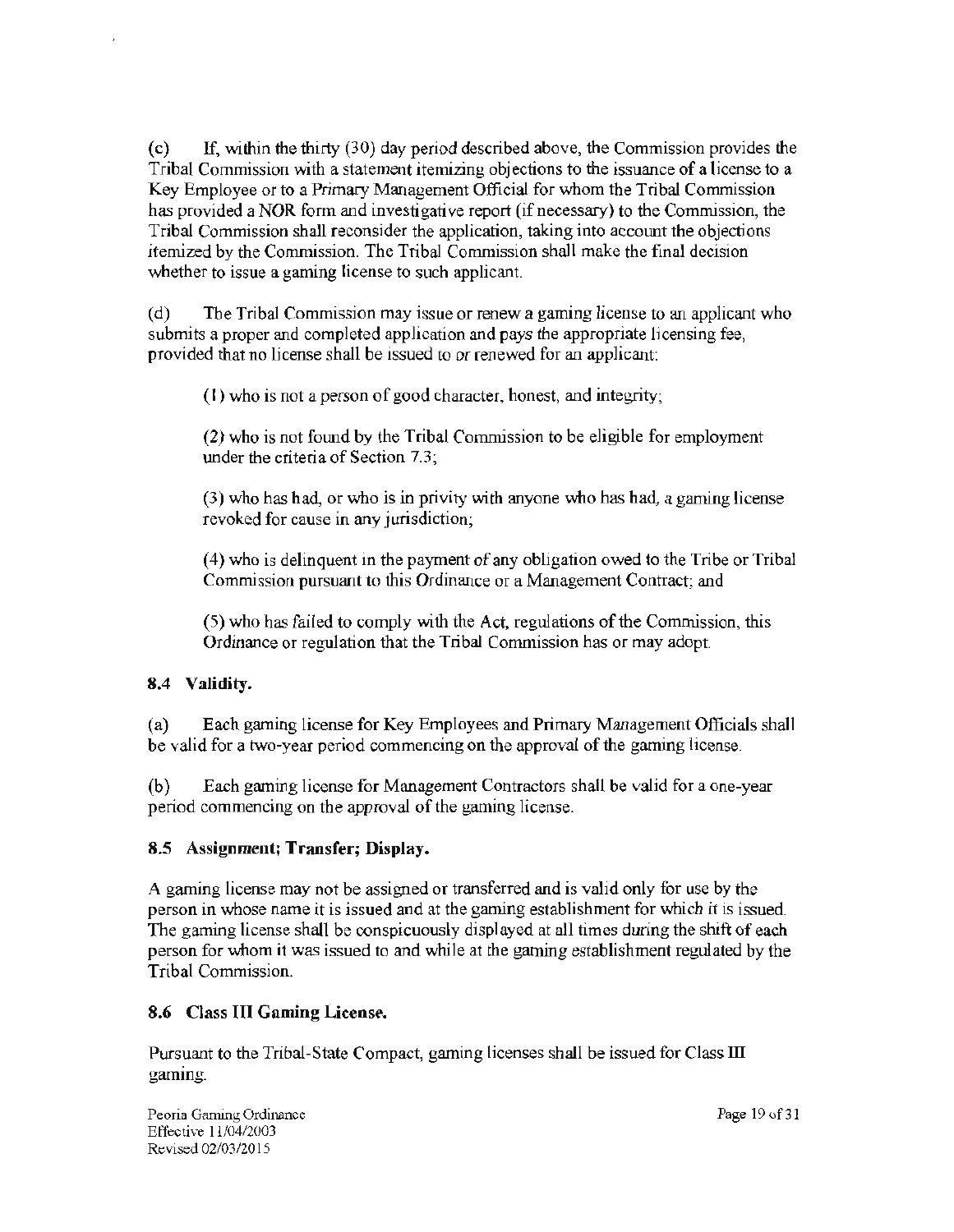#### 8.7 License Suspension.

(a) 1f, after the issuance of a gaming license, the Tribal Commission receives from the Commission, or any other source, reliable information indicating that a Key Employee or Primary Management Official is not eligible for employment, the Tribal Commission shall immediately suspend such gaming license and shall notify, in writing, the licensee of the suspension and the proposed revocation. The right to a hearing under 25 CFR § 558.4 shall vest only upon receipt of a license granted under this Ordinance.

(b) The Tribal Commission shall notify the licensee of a time and a place for a hearing on the proposed revocation of a gaming license.

(c) After the revocation hearing, ihe Tribal Commission shall decide to revoke or to reinstate the gaming license of the licensee. The Tribal Conunission shall notify the Commission of its decision within forty-five (45) days of making such decision, pursuant to 25 CFR 558.4(e).

## SECTION 9. LICENSE FEES

## 9.1 Key Employees and Primary Management Officials.

The initial and bi-annual fee for each gaming license issued pursuant to this Ordinance for each Key Employee and Primary Management Official shall be \$25 .00.

## 9.2 Management Contracts

The initial and annual fee for each gaming license issued pursuant to this Ordinance to the holder of a valid Management Contract shall be \$2,500.00.

## 9.3 Fee Adjustments

The Tribal Commission may adjust the amount of the license fees, provided that any increase shall take effect only on the ensuing Fiscal Year, beginning on April  $1<sup>st</sup>$ .

# SECTION 10. TRIBAL FACILITY LICENSE REQUIREMENTS

## 10.1 General.

Any facility on Tribal lands for which Class II and/or Class III gaming is conducted under this Ordinance shall complete an initial Tribal facility license application, which shall be renewed bi-annually, pursuant to  $\S$  10.3 of this Ordinance.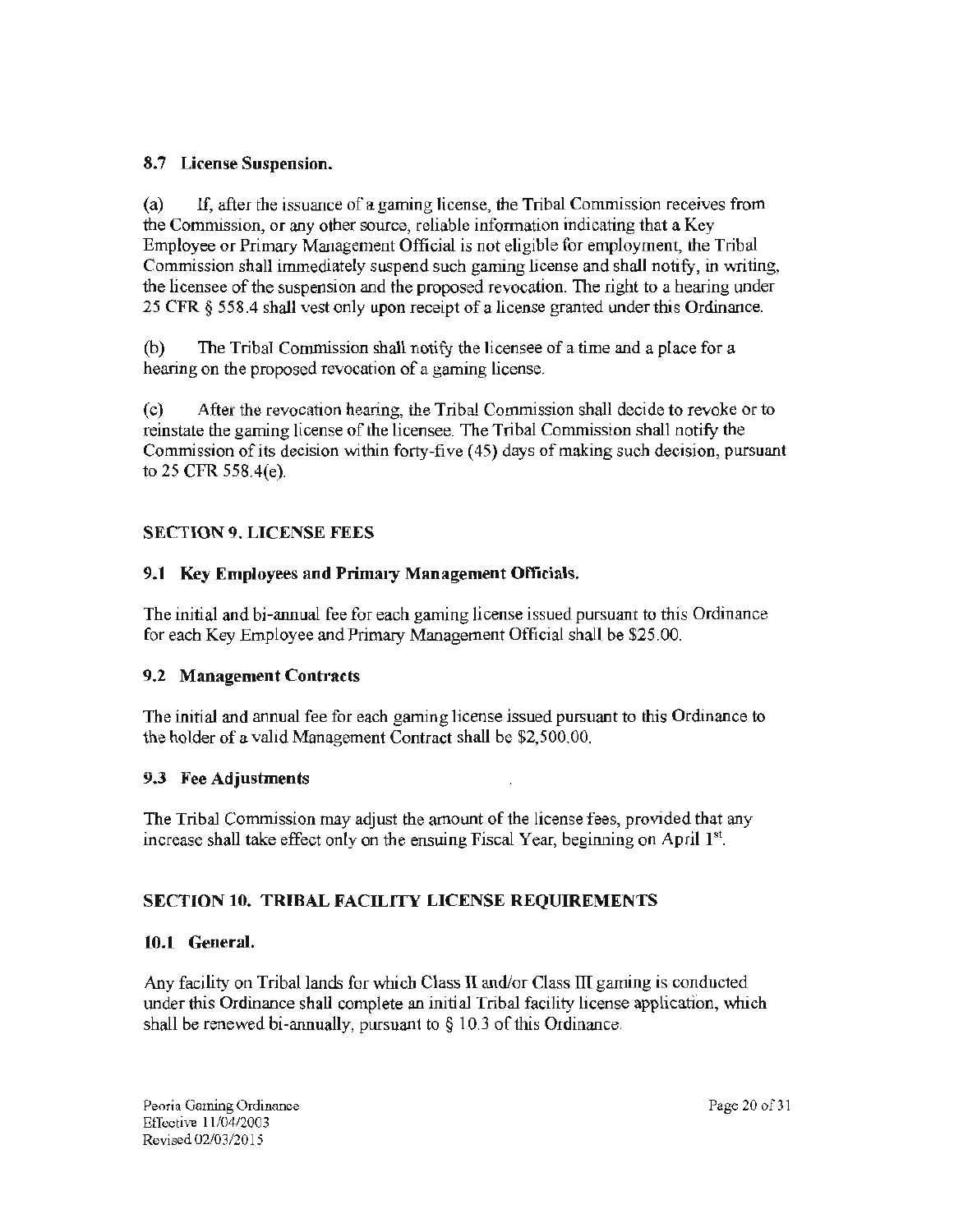#### 10.2 Facility License Application.

The Tribal Commission shall specify the fonn, conditions, and content for the application for such licenses.

(a) The initial application shall set forth:

(l) the name wider which the facility transacts or intends to transact business on tribal lands;

(2) the location of the facility for which the license is being sought;

(3) a legal description of the lands whereon the facility is located;

( 4) a certification that said premises constitute "Tribal lands" as specified in IGRA;

(5) a certification of compliance with the Environmental, Health, and Public Safety standards;

(6) the application shall be signed by the General Manager of such facility.

(b) The renewal application shall set forth:

 $(1)$  the name under which the facility transacts business on tribal lands;

(2) the location of the facility for which the renewal facility license is being sought;

(3) any changes to the legal description of the lands whereon the facility is located;

(4) the application shall be signed by the General Manager of such facility.

## 10.3 Validity.

Each Tribal facility license shall be valid for a two·year period commencing on the approval of the Tribal Facility License.

## 10.4 Assignment; Transfer; Display.

(a) A Tribal facility license may not be assigned or transferred and is valid only for the use by the facility for which it is issued.

 $(b)$  A Tribal facility license shall be conspicuously displayed at all times at the facility for which it is issued.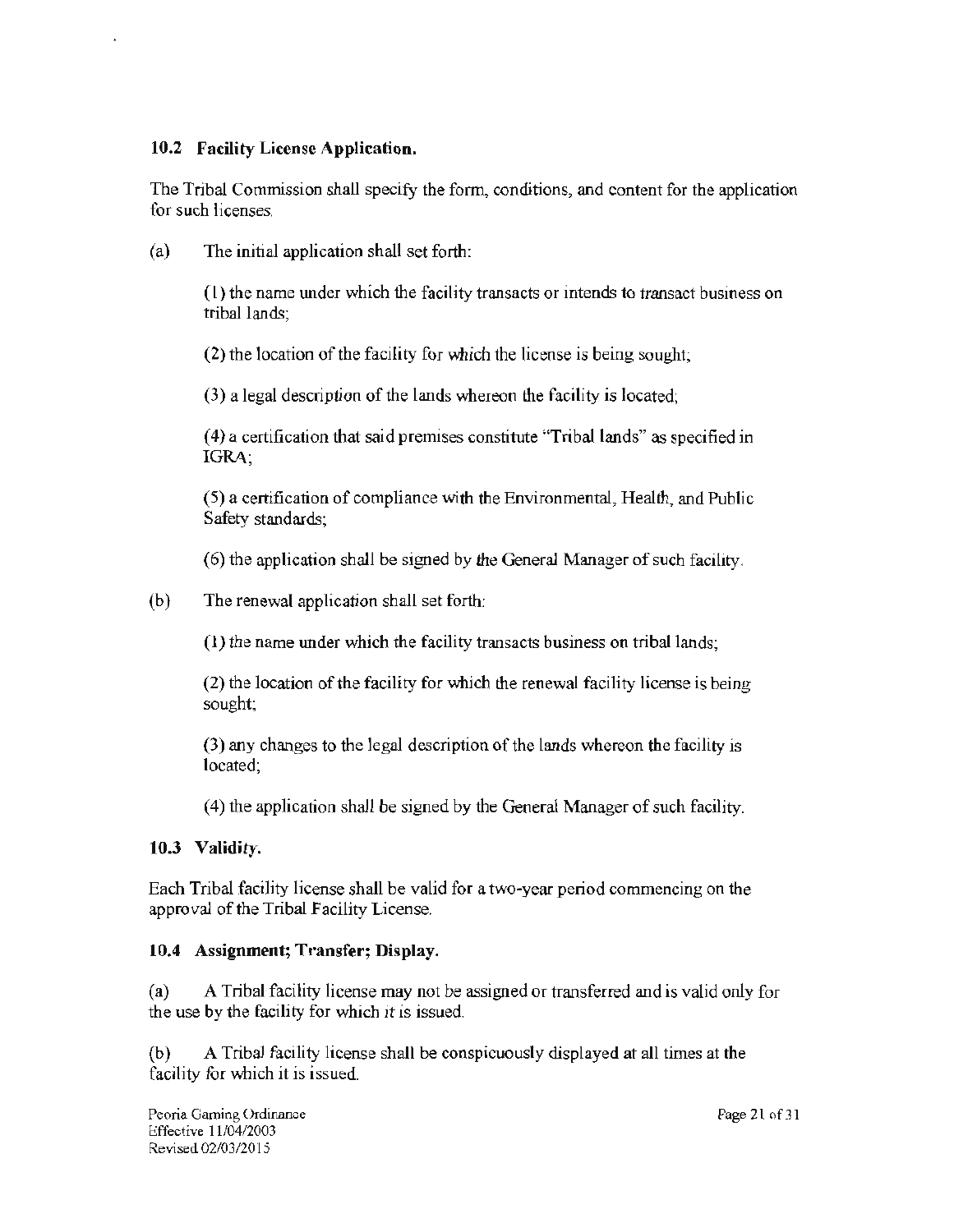# SECTION 11. RECORDS AND REPORTS

## 11.1 Keep and Maintain.

Each gaming operation shall keep and maintain sufficient books and records to substantiate the receipts, expenses, and uses of revenues relating to the conduct of gaming activities authorized under a license. Included in the records of the activity shall be session summary sheets, operational budgets and projections, and tour-bus attendance and compensation.

#### 11.2 Statement of Gross Revenues and Net Revenues.

No later than the twentieth (20<sup>th</sup>) day of each month, each gaming operation shall provide, in a report form approved by the Tribal Commission, a statement of gross revenues and net revenues received or collected at each gaming operation during the immediately preceding period.

#### 11.3 Falsification.

No licensee shall falsify any books or records relating to any transaction connected with the conduct of gaming activities authorized under this Ordinance.

## 11.4 Inspection by Tribal Commission.

All books and records of each gaming operation relating to licensed gaming activities shall be subject to inspection, examination, photocopy and auditing by the Tribal Commisston or a person designated by the Tribal Conunission at any time during reasonable hours.

## H.5 Audit.

The Tribal Conunission shall ensure that the Tribe will require and cause to be conducted, at least annually, an outside independent audit of all gaming activity at the gaming operations owned and operated by the Tribe, as required by lGRA; shall require and cause to be conducted, at least annually, an outside independent audit of all contracts related to the conduct of gaming, with the exception of those contracts for supplies, services, or other subject matter which the Tribal Commission determines to be related to gaming, and which are for a contract amount in excess of \$25,000; and shall submit the resulting audit reports to the Commission within one-hundred twenty (120) days after the end of each fiscal year of the gaming operation, pursuant to 25 CFR 522.4 (b)(3) and 25 CFR 571.13(a).

Peoria Gaming Ordinance Effective I I /04/2003 Kevised 02/03/2015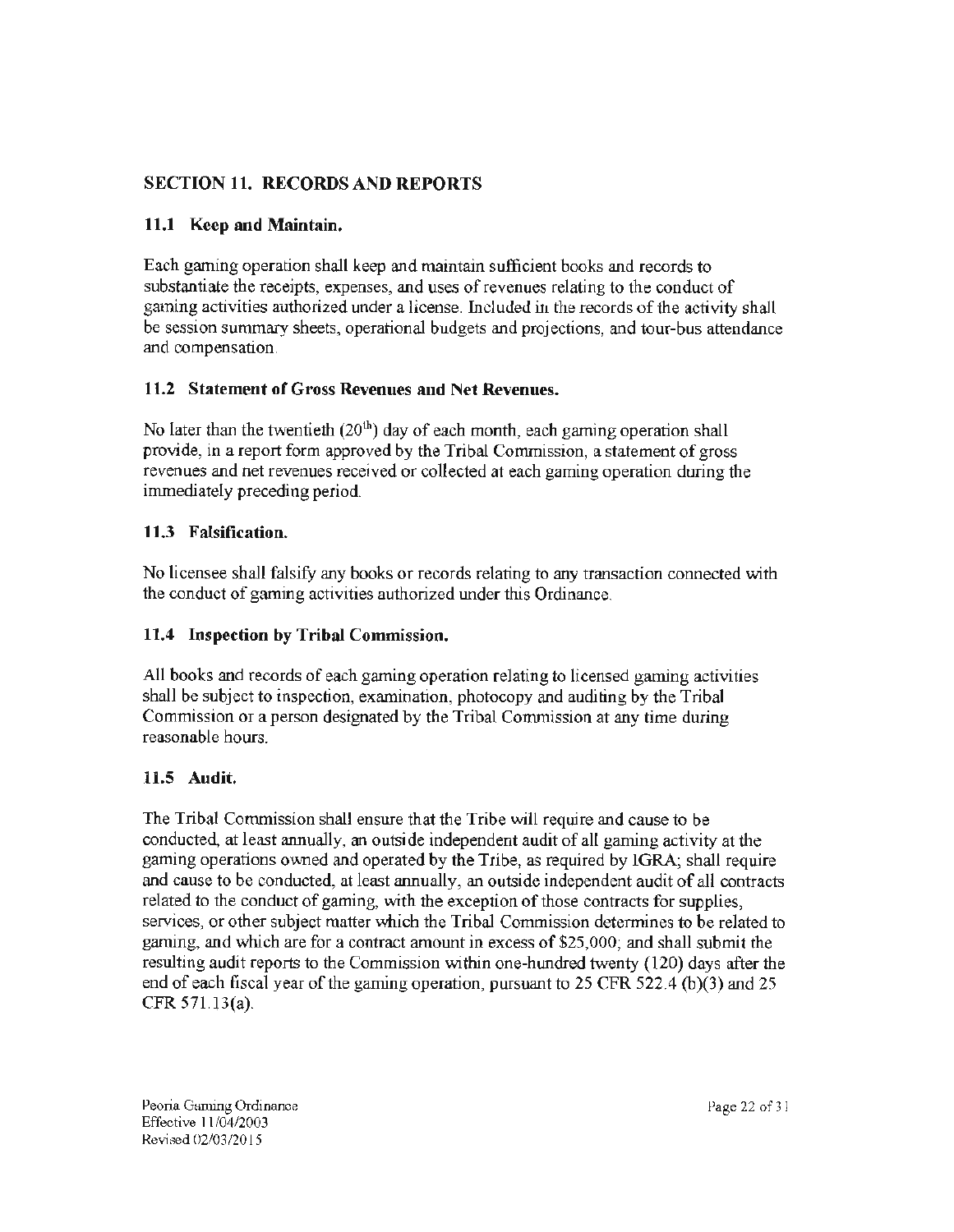#### **11.6 Insurance Policies**

A copy of all insurance policies covering each gaming operation or any part thereof shall be filed with the Tribal Commission.

## **SECTION 12. GROSS REVENUES**

#### **12.t Expenditures and Disbursements.**

Consistent with reasonable gaming industry business practices, the gross revenues derived from operation of a tribal-owned and licensed gaming operation may be expended and dispersed by the management contractor as outlined in the Management Contract

## **SECTfON 13. MAINTENANCE OF GAMING FACILITY**

#### **13.1 General.**

Each gaming facility licensed under this Ordinance shall be constructed, maintained, and operated in a manner which adequately protects the environment and public health and safety.

## **SECTION 14. VIOLATIONS**

## **14.1 Gaming License.**

No person shall operate or conduct any gaming activity in a gaming operation with the exterior boundaries of the Tribal Lands without a gaming license issued by the Tribal Commission, as required by this Ordinance.

## **14.2 Falsifying Information.**

No licensee or licensed applicant shall provide false information in connection with any document or proceeding under this Ordinance.

## **14.3 Accountability and Inspections.**

(a) No management contractor shall fail to account fully for all moneys received or collected in connection with gaming activities.

(b) In Compliance with 25 CFR § 571.5 or § 571.6, or in pursuant to this Ordinance or a Resolution approved by the Chairman of the Commission under parts 522 or 523 in Title 25 CFR, a gaming operation shall not refuse to allow an authorized representative of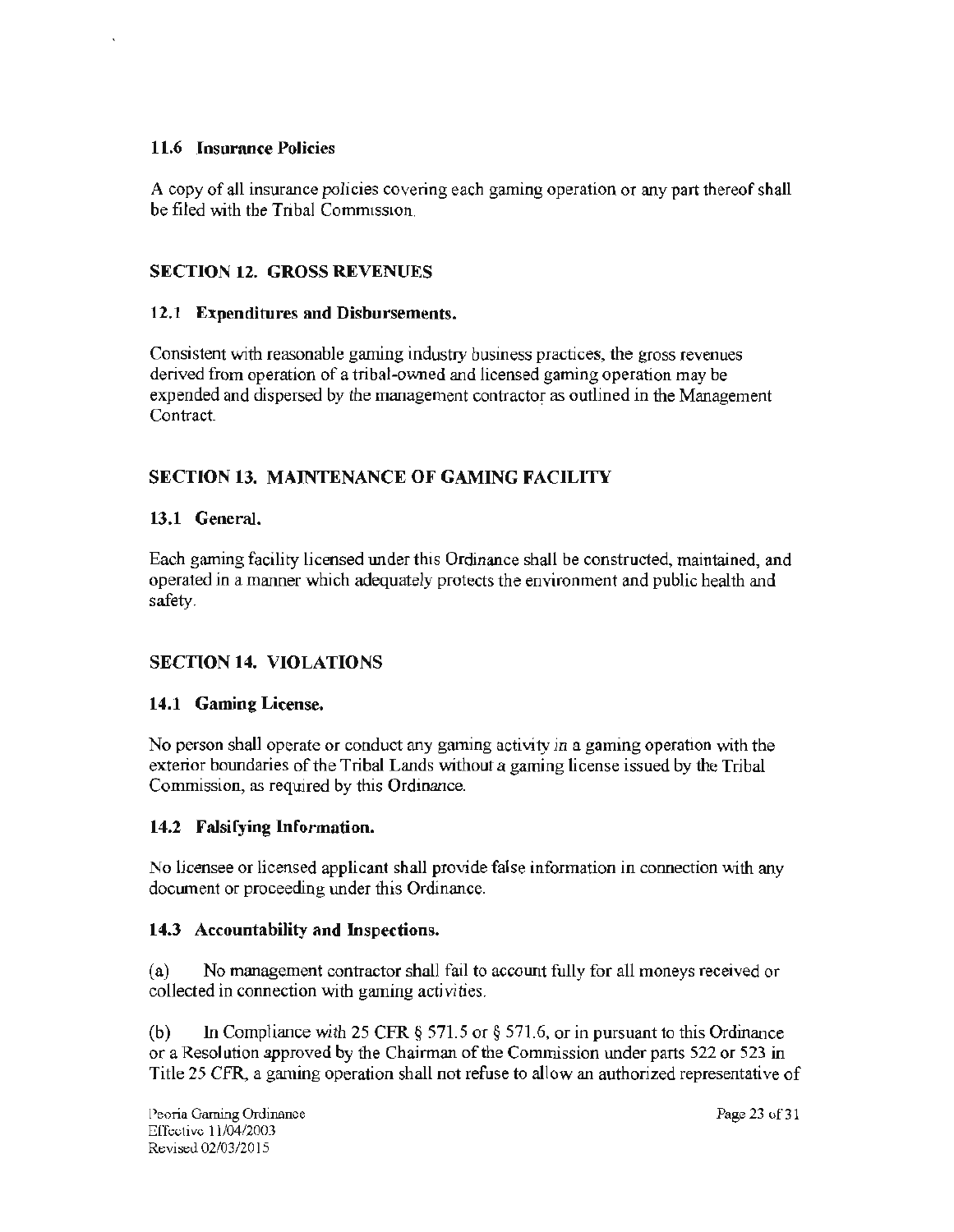the Commission or an authorized representative of the Tribal Commission to enter into or inspect the gaming operation.

#### 14.4 Age Limit.

No person under the age of eighteen (18) years shall be permitted to participate in any gaming activity.

## 14.5 Cheating

No person shall engage in cheating in any gaming activity.

#### 14.6 Possession of a Firearm or Other Weapon.

No person, other than a law enforcement officer or a security officer whom is licensed to carry a firearm, may enter or remain in a gaming operation under this Ordinance while in the possession of a firearm or other weapon.

#### 14.7 Violation of Any Provision, Rule, Regulation or Order.

No person shall intentionally violate any provision of this Ordinance, nor any rule, regulation or order that the Tribal Commission may promulgate or issue.

#### 14.8 In Privity.

Any person who is in privity with a person who violates any provision of this Ordinance shall be deemed to be in violation of this Ordinance to the same extent as the violator, and shall be treated in a similar manner.

#### 14.9 Compliance of Ordinance.

The management contractor is responsible for ensuring that ail Key Empioyees and Primary Management Officials assisting in the operation of any gaming activity on the licensee's behalf comply with this Ordinance. A violation by any such officials or employees shall be deemed a violation by the management contractor and subject the management contractor to civil enforcement action. It shall not be a defense that the management contractor was unaware of the violation.

#### 14.10 Fraudulent Scheme or Technique.

No person, playing in or conducting any gaming activity authorized wider this Ordinance, shall:

(a) use bogus or counterfeit cards, or substitutes or use any game cards that have been tampered with;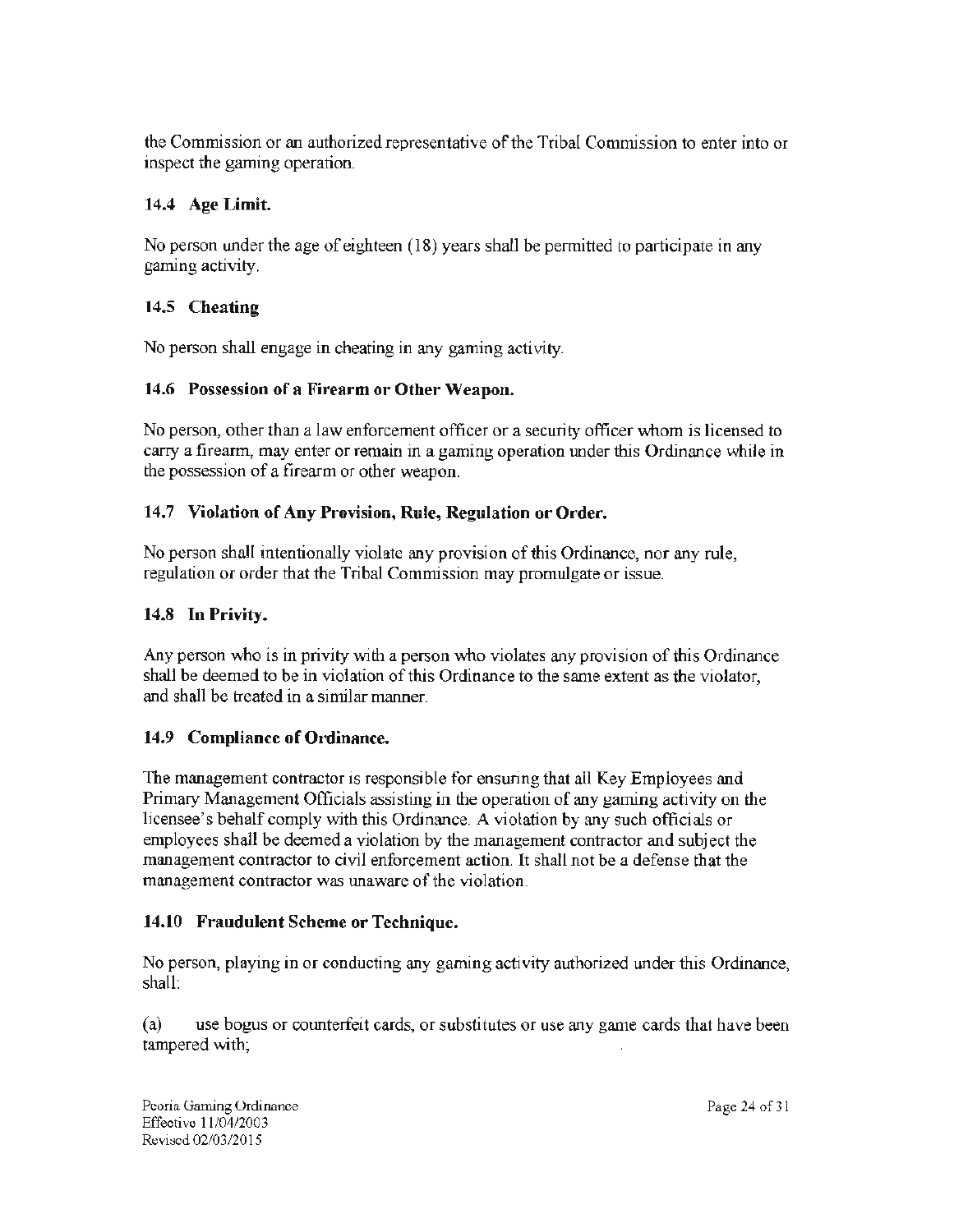(b) employ or have on one's person any cheating device to facilitate cheating in any gaming activity;

( c) use any fraudulent scheme or technique, including when an operator or player of games of charitable gaming tickets directly or indirectly solicits, provides, or receives inside information of the status of the game for the benefit of either person; or

( d) knowingly cause, aid, abet, or conspire with another person or any person to violate any provision of this Ordinance or any rule adopted tmder this Ordinance.

# **SECTION 15. CIVIL ENFORCEMENT**

## **15.1 Action to be Taken.**

The Tribal Commission may take any one or a combination of the following actions with respect to any person or entity who violates any provision of this Ordinance:

(a) Impose a civil fine, as outlined in the By-Laws for each violation, and if such violation is a continuing one, for each day of such violation.

(b) Impose a penalty of fifty dollars (\$50.00) per day for failure to file any report when due and five hundred dollars (\$500.00) per day for failure to file such report after notice and demand.

(c) Suspend or revoke any gaming license issued by the Tribal Commission.

(d) Bring an action in a court of competent jurisdiction for imposition of one or more of the following sanctions:

(1) suspension or termination of the license and further conduct of gaming activities;

(2) seizure of any gaming apparatus, proceeds, or other property of a licensee connected with the gaming activities engaged in by the licensee;

 $(3)$  in the case of any non-member of the Tribe, expulsion of such persons from Tribal Lands;

( 4) collection of any unpaid fees and/or interest;

(5) execution on any nonexempt property of a violator located within the exterior boundaries of the Tribal Lands.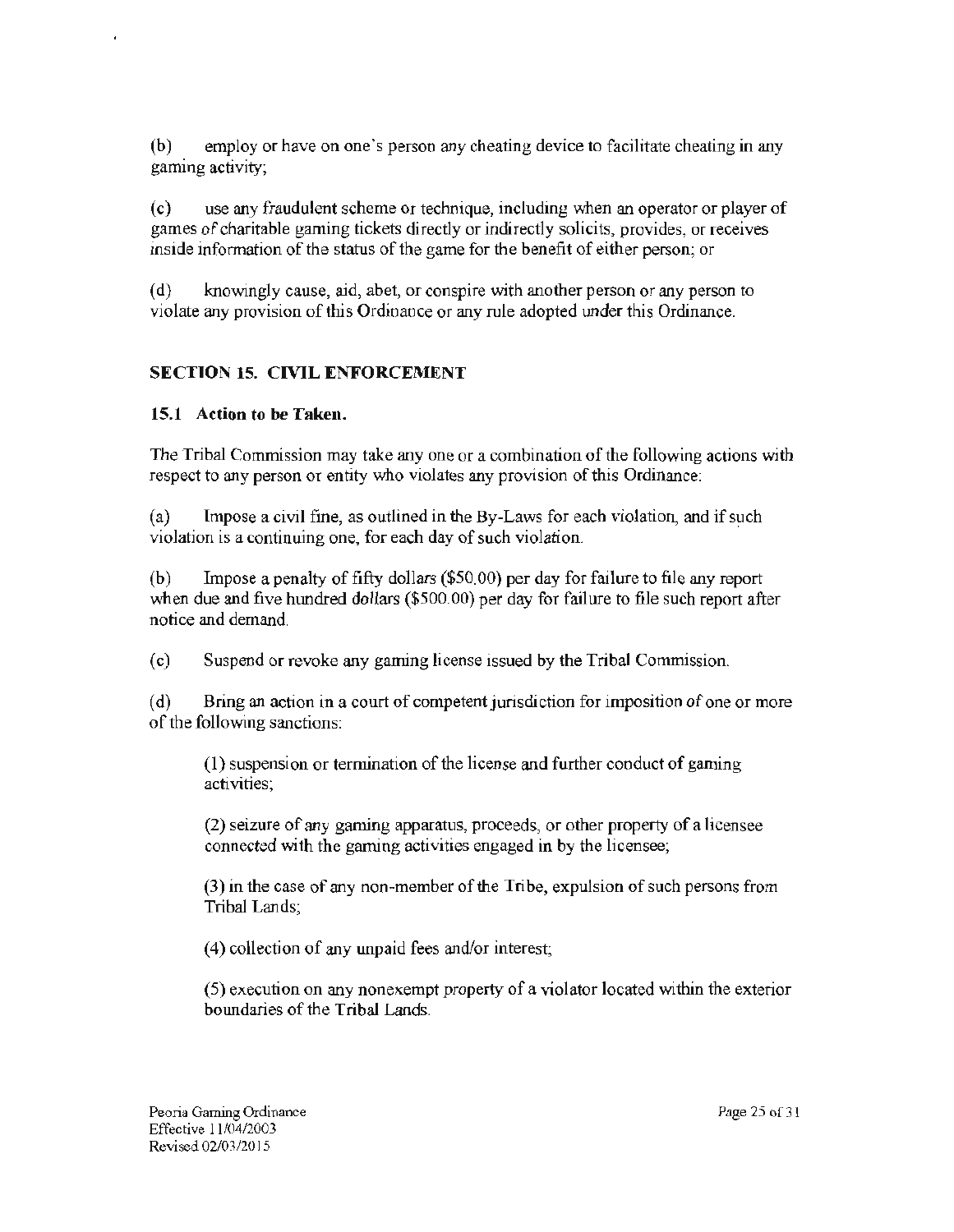#### 15.2 Jurisdiction.

Any court of competent jurisdiction shall have jurisdiction over any civil action brought by the Tribal Commission under this Ordinance, and any court of competent jurisdiction shall have the authority to impose any and all sanctions imposed by the Tribal Commission pursuant to this Ordinance.

## 15.3 Notification.

Before taking any enforcement action authorized in this Section, the Tribal Commission shall use its best efforts to notify the alleged violator, in person or by letter delivered to his/her last known address, of the charges against him/her, and allow the alleged violator an opportunity for a prompt hearing. If the alleged violator fails to respond, or cannot be found, the Tribal Commission may proceed with a hearing notwithstanding, and take such action as it deems appropriate.

## 15.4 Acknowledgement.

Every person or entity which applies for a gaming license and accepts such license thereby acknowledges the civil enforcement jurisdiction and authority of the Tribal Commission and a court of competent jurisdiction under this Ordinance to order an execution on his/her nonexempt property, the suspension or termination of his/her further conduct of gaming activities and the seizure of his/her gaming equipment or proceeds or other property, upon a proper finding of the Tribal Commission or the court that the person has violated a provision of the Act, regulations of the Commission, this Ordinance, or regulations promulgated by the Tribal Commission, despite lack of actual notice, provided that the Tribal Commission has used its best efforts to notify the person, in person, or by letter delivered to his/her last known address.

# SECTION 16. USE OF NET REVENUES

## 16.I Expenditures.

Net revenues from gaming conducted under this Ordinance shall only be expended for the following purposes:

- $(a)$  to fund Tribal government operations or programs;
- (b) to provide for the general welfare of the Tribe and its members;
- (c) to promote Tribal economic development;
- ( d) to donate to charitable organizations; or
- (e) to help fund operations of local government agencies.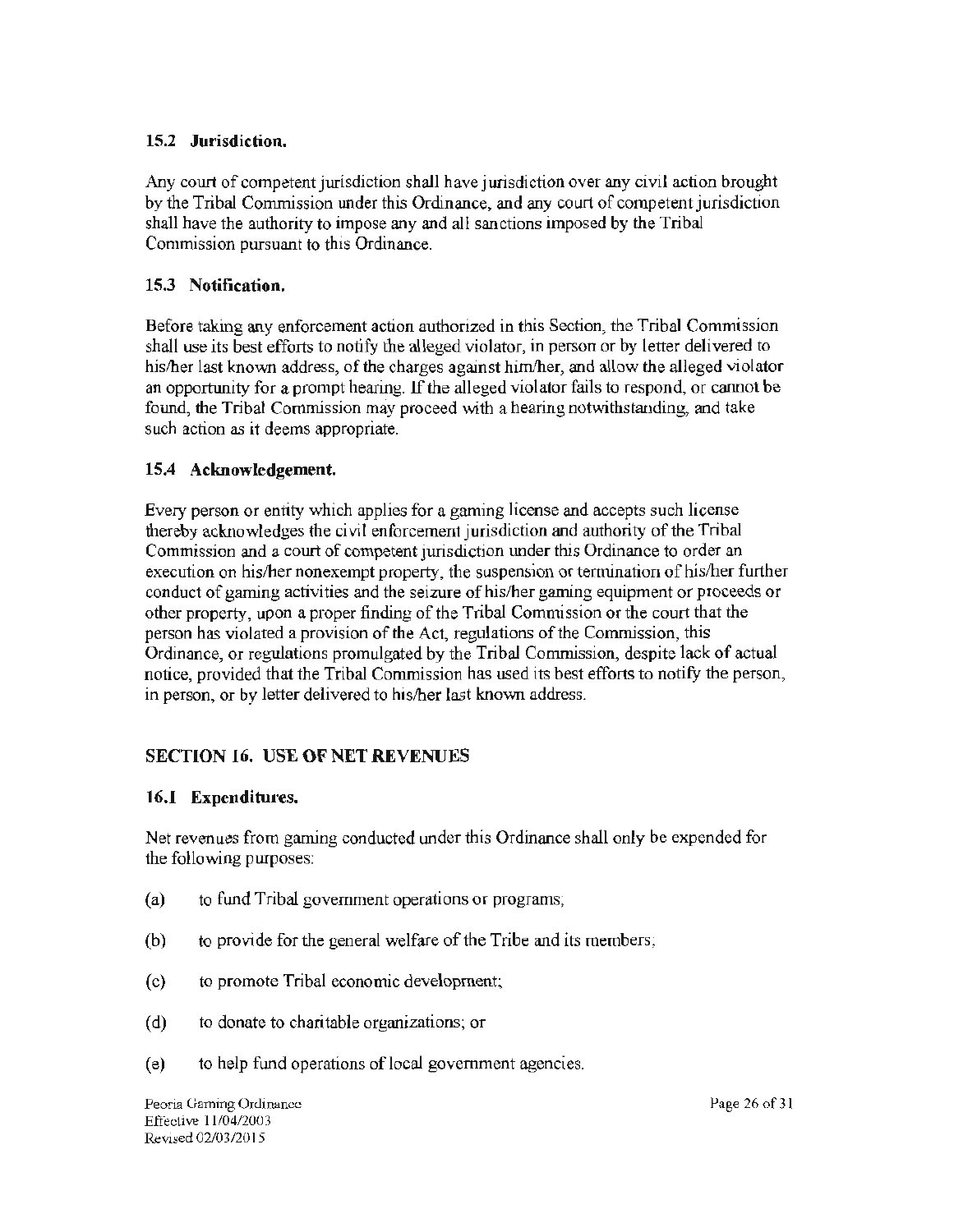#### **16.2 Approval of Operating Budget**

The operating budget of the Tribal Commission, including necessary payroll and expenses, shall be approved by the Business Conunittee and shall be funded from revenues of the Tribal General Fund.

## **SECTION** 17. **HEARINGS AND APPEALS**

#### **17 .1 Petition for Payment of Penalty.**

Any licensee paying a penalty for late filling or failing to file a report for which there is an acceptable excuse may petition the Tribal Commission for credit. The petition shall be filed within thirty (30) days after the petitioner knew or should have known that payment was excusable, but not more than six (6) months after payment in any case.

#### **17 .2 Petition for Hearing and Reconsideration.**

Any person or entity aggrieved by a decision made or action taken by the Tribal Commission without notice and opportunity for hearing, may petition the Tribal Commission for a hearing and reconsideration. The petition shall be filed within thirty (30) days after the petitioner knew or should have known of the decision or action.

#### **17 .3 Petition fol' Review.**

Any person or entity aggrieved by a decision made or action taken by the Tribal Commission after notice and opportunity for hearing may petition any court of competent jurisdiction for review. Such petition shall specifically set forth the reasons for aggrieving, and be filed with the Court no later than thirty (30) days after the Tribal Commission's decision or action.

## **SECTION 18. APPLICABLE LAW**

#### **18.l Controversies Involving Contract.**

All controversies involving contracts relating to gaming entered into under the authority of the Tribe on Tribal Lands shall be resolved, as appropriate, in accordance with:

- (a) the Act;
- (b) regulations promulgated by the Commission;
- (c) the laws, ordinances and regulations of the Tribe and/or Tribal Commission; and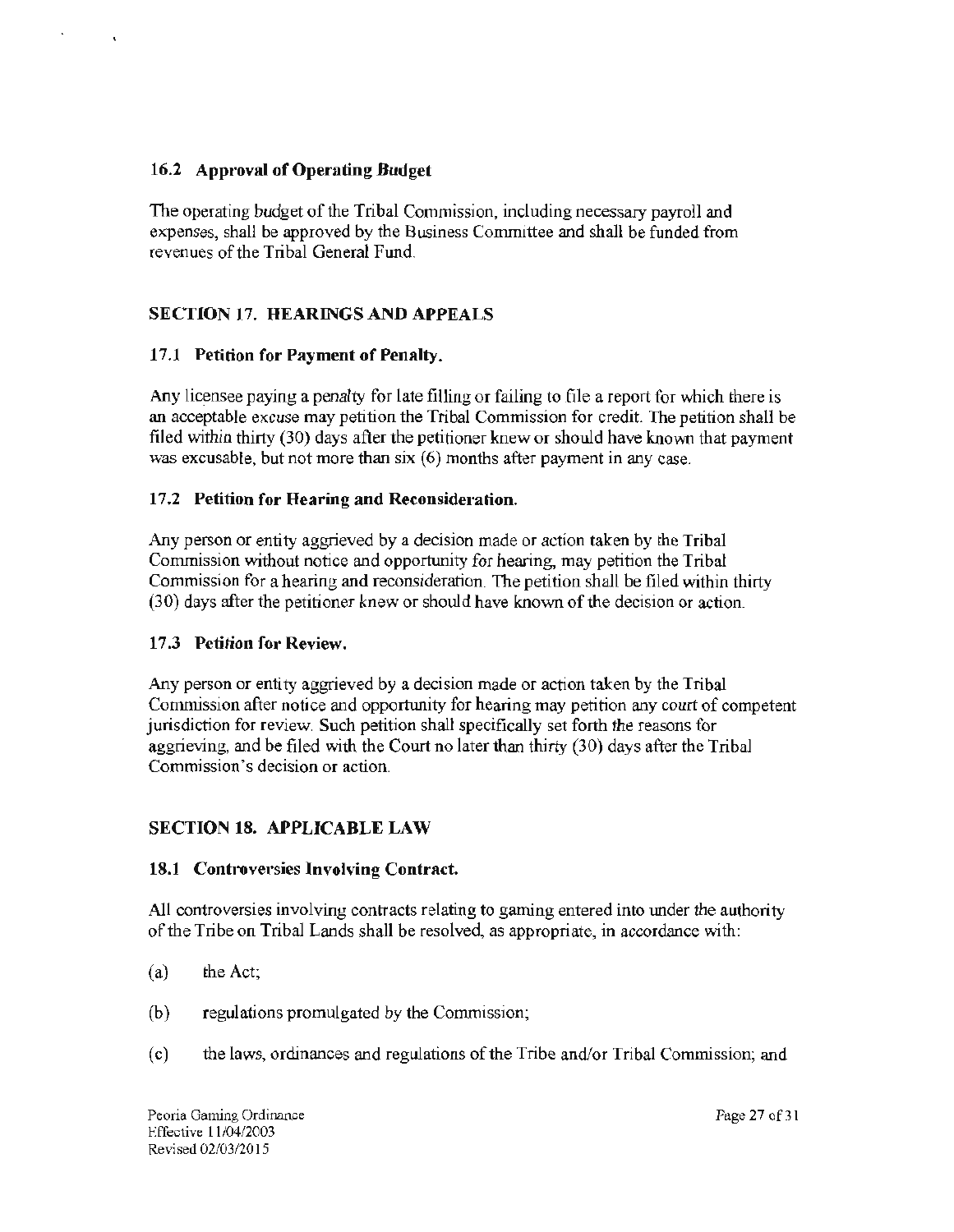( d) if no Tribal laws exist, the law of the State of Oklahoma.

# SECTION 19. SERVICE

#### 19.1 Tribal Commission Service Agent.

The Tribe and the Tribal Commission shall designate, by written notification to the Commission, an agent for service of any official determination, order, or notice of violation.

## 19.2 Management Service Agent.

Each management contractor shall designate, by written notification to the Tribal Commission and the Commission, an agent for service of any official determination, order, or notice of violation.

## SECTION 20. SAVINGS PROVISION

## 20.1 Invalidity

If any provision of this Ordinance or the application thereof to any entity, or circumstance is held invalid, the invalidity shall not affect other provisions or applications of the Ordinance which can be given effect, and, to this end, the provisions of this Ordinance are severable.

#### SECTION 21. POLICIES AND PROCEDURES FOR RESOLUTION OF DISPUTES BETWEEN MANAGER AND CUSTOMERS

## 21.1 Improper Conduct by Customers.

(a) Notice of warning regarding the improper conduct set in paragraph (b) of this section or other gaming rules established and enforced by the gaming operation shall be posted by Manager at the entrance of the gaming operation and/or given to patrons upon entering the premises.

(b) The following improper conduct shall result in ejection of a patron from any gaming operation:

(I) cheating;

(2) possession of weapons in the gaming operation;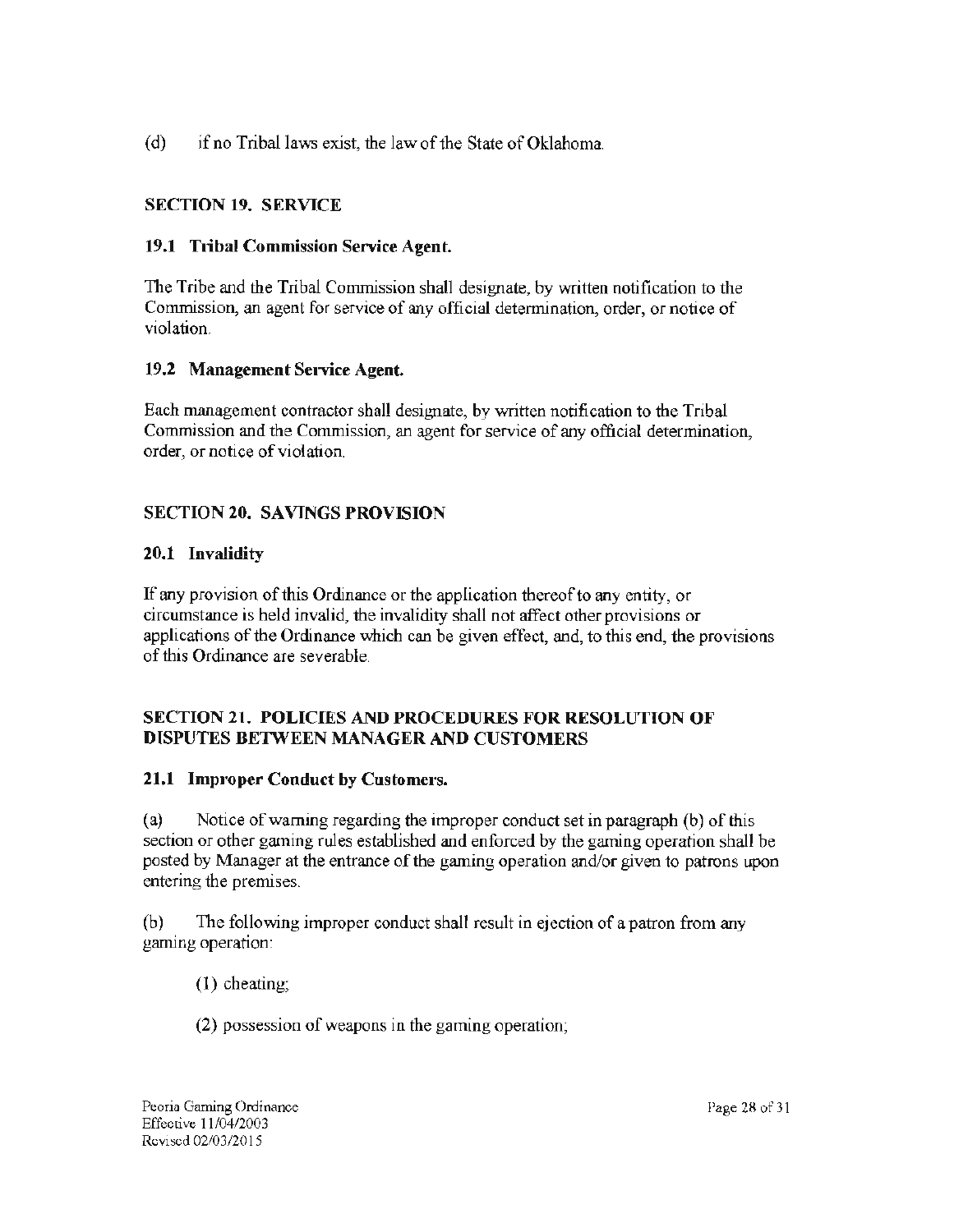(3) possession of alcohol that has been brought by a patron into the gaming operation;

( 4) possession of a controlled substance in the gaming operation~

(5) disorderly conduct, including the witlful, or wanton disregard for the rights of others, and any other act which is disruptive to the gaming operation and other patrons.

(c) Failure by a patron to provide proof of age when requested by gaming operation personnel shall result in ejection of the patron from the gaming operation premises. Any admission fees shall be refunded in such instance.

(d) Ejection of a patron shall be accomplished by security personnel, upon approval of the Manager or an alternate.

# 21.2 Complaints by Customers.

(a) Either the Manager or an alternate shall be readily available at all times to resolve complaints by patrons involving the gaming operation.

(b) If the Manager or an alternate are unable to resolve any dispute, the matter may, upon request of the patron, be referred to the Tribal Commission for resolution. Action by the Tribal Commission may be initiated by making a written request.

(c) Decisions of the Tribal Commission may, at the patron's request, be appealed to the Business Committee. Action by the Business Committee is initiated by making a written request. The decision of the Business Conunittee on any dispute referred to it for resolution shall be final.

# SECTION 22. AMENDMENT OF ORDINANCE

# 22.1 Amendment by Majority Vote

This Ordinance may be amended by majority vote of the Tribal Business Committee. Within fifteen ( 15) days after adoption, the Tribal Business Committee shall submit to the Chairman of the National Indian Gaming Commission for approval of any amendment(s) to this Ordinance.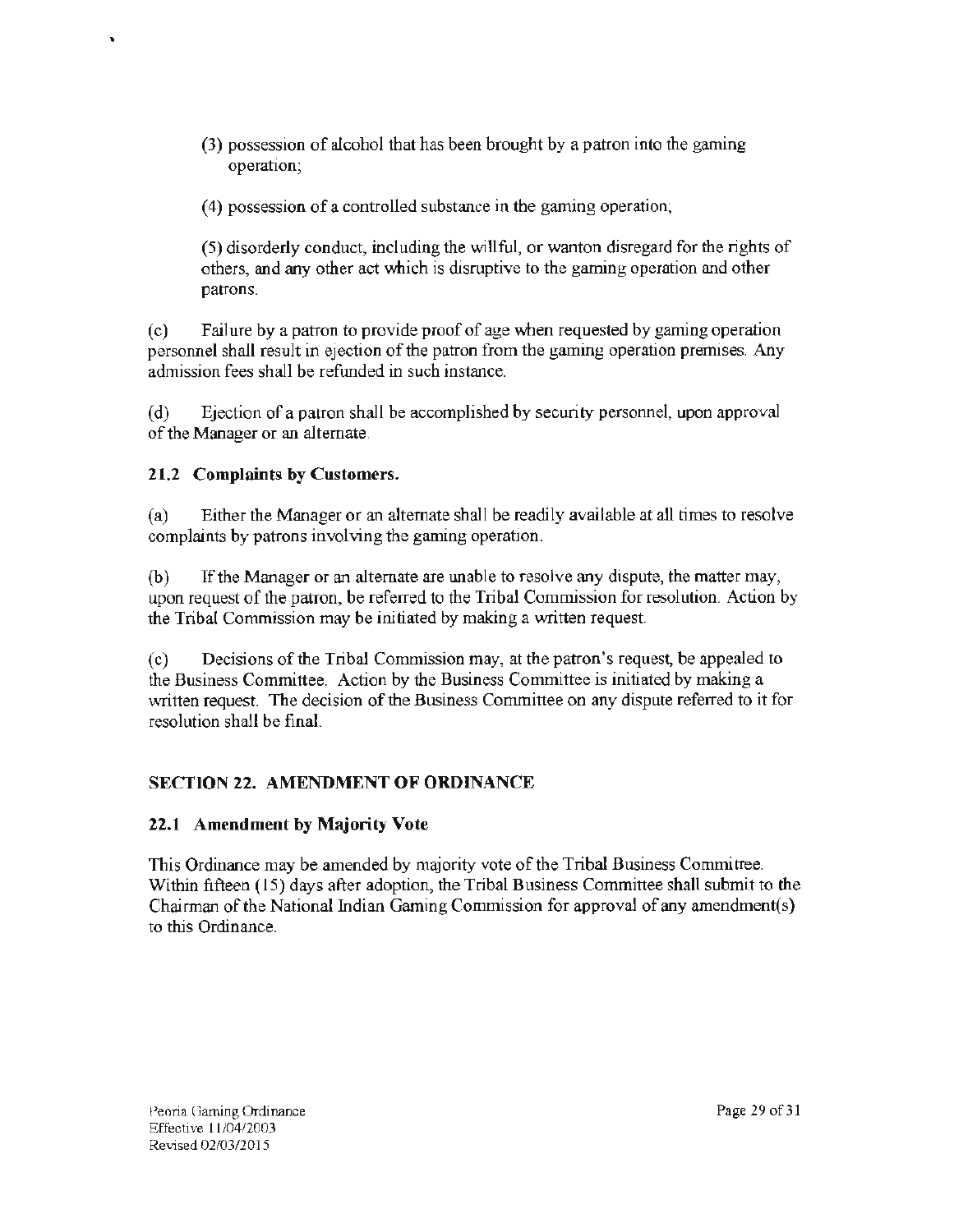## SECTION 23. EFFECTIVE DATE/REPEAL

23.1 General.

This Ordinance shall be effective upon approval of the Chairman of the National Indian Gaming Commission. Once effective, this Ordinance shall serve to repeal all previous Gaming Ordinances of the Tribe.

 $\overline{a}$